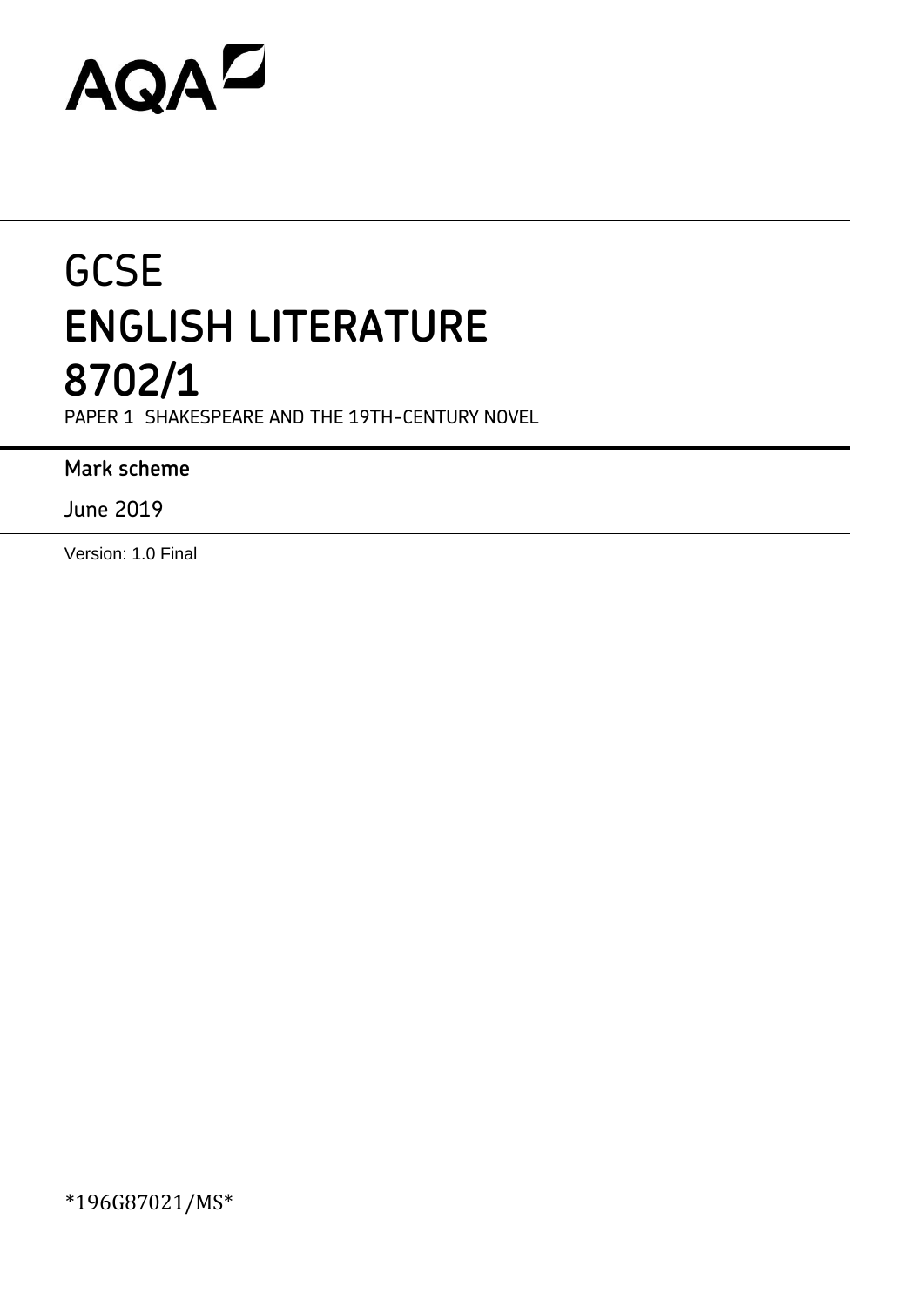Mark schemes are prepared by the Lead Assessment Writer and considered, together with the relevant questions, by a panel of subject teachers. This mark scheme includes any amendments made at the standardisation events which all associates participate in and is the scheme which was used by them in this examination. The standardisation process ensures that the mark scheme covers the students' responses to questions and that every associate understands and applies it in the same correct way. As preparation for standardisation each associate analyses a number of students' scripts. Alternative answers not already covered by the mark scheme are discussed and legislated for. If, after the standardisation process, associates encounter unusual answers which have not been raised they are required to refer these to the Lead Assessment Writer.

It must be stressed that a mark scheme is a working document, in many cases further developed and expanded on the basis of students' reactions to a particular paper. Assumptions about future mark schemes on the basis of one year's document should be avoided; whilst the guiding principles of assessment remain constant, details will change, depending on the content of a particular examination paper.

Further copies of this mark scheme are available from aqa.org.uk

Copyright © 2019 AQA and its licensors. All rights reserved.

AQA retains the copyright on all its publications. However, registered schools/colleges for AQA are permitted to copy material from this booklet for their own internal use, with the following important exception: AQA cannot give permission to schools/colleges to photocopy any material that is acknowledged to a third-party even for internal use within the centre.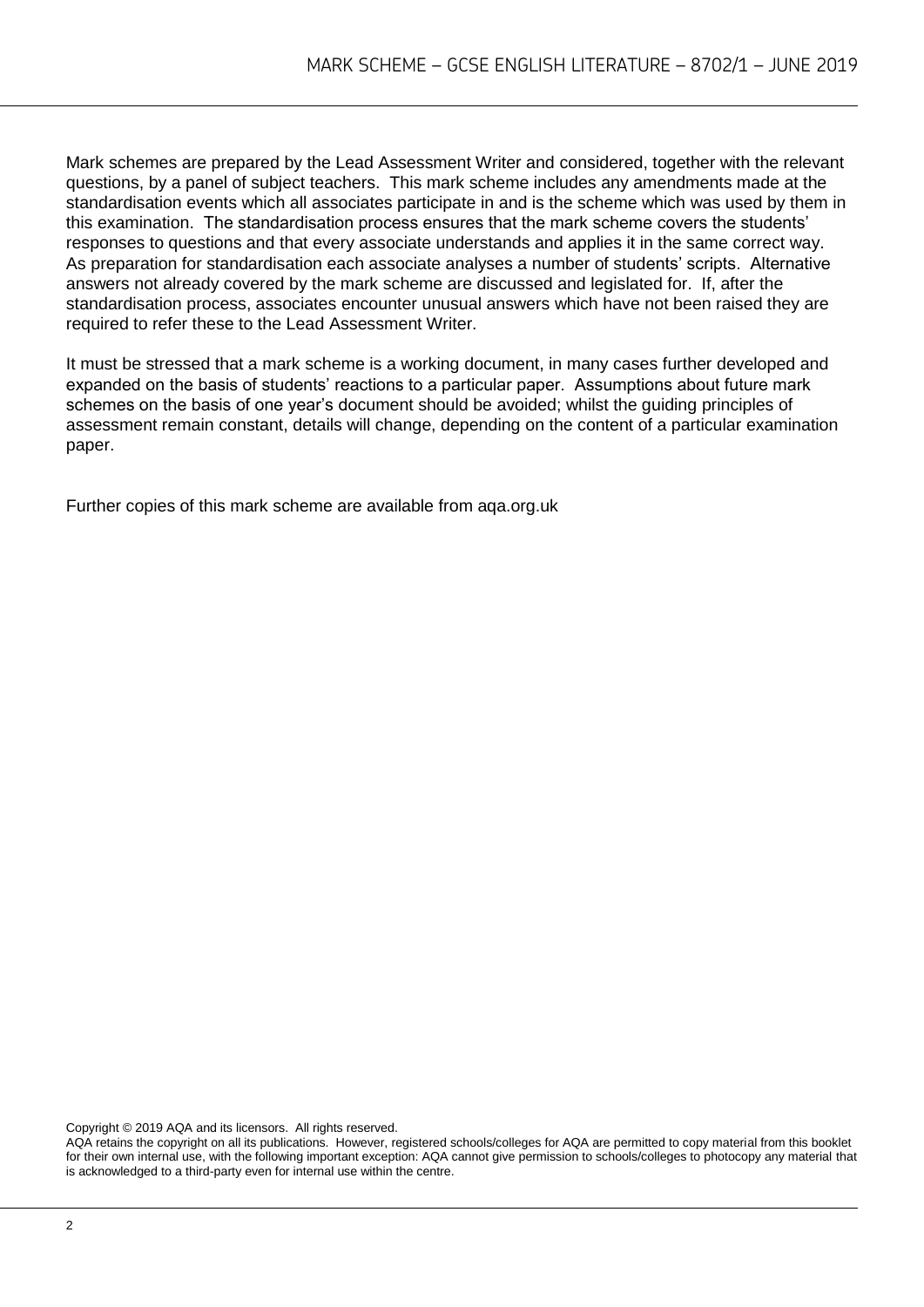# **Statement of importance**

GCSE English Literature is the study of how writers communicate their ideas about the world, and how readers might respond to these ideas. It aims to develop a critical understanding of the ways in which literary texts are a reflection of, and exploration of, the human condition, the study of which develops empathic understanding of human nature. High-quality English literature is writing which displays recognisable literary qualities and, although shaped by particular contexts, transcends them and speaks about the universality of the human condition. GCSE English Literature aims to enable students to appreciate these qualities, developing and presenting informed, critical responses to the ideas in literary texts and the ways writers present these ideas. It aims to enable students to make links between a variety of written texts and between the text and the context within which it was shaped.

#### **Principles of mark scheme construction**

Each mark scheme is driven by the task and by the statement of importance about GCSE English Literature. It aims to do two things:

- to describe typical features of response in order to decide on a mark
- to identify typical features of proficiency in order to aid discrimination between levels of performance.

Each long form answer mark scheme is constructed using six levels. This is to reflect the ability level of the whole cohort. There are four or five marks within each level to allow for levels of proficiency and to allow for discrimination between levels of cognitive ability across the whole cohort.

Each mark scheme places assessment objectives AO1 and AO2 as the key skills. This is driven by the statement of importance of the subject, in that the study of great literary texts is the study of the interrelationship between the reader and the writer of the text and that the communication and reception of these ideas is an inherent feature of English literature. It is also driven by the acknowledgement that GCSE English Literature assesses cognitive levels of ability; the level of response to ideas will have parity with the level of response to the methods of communicating those ideas.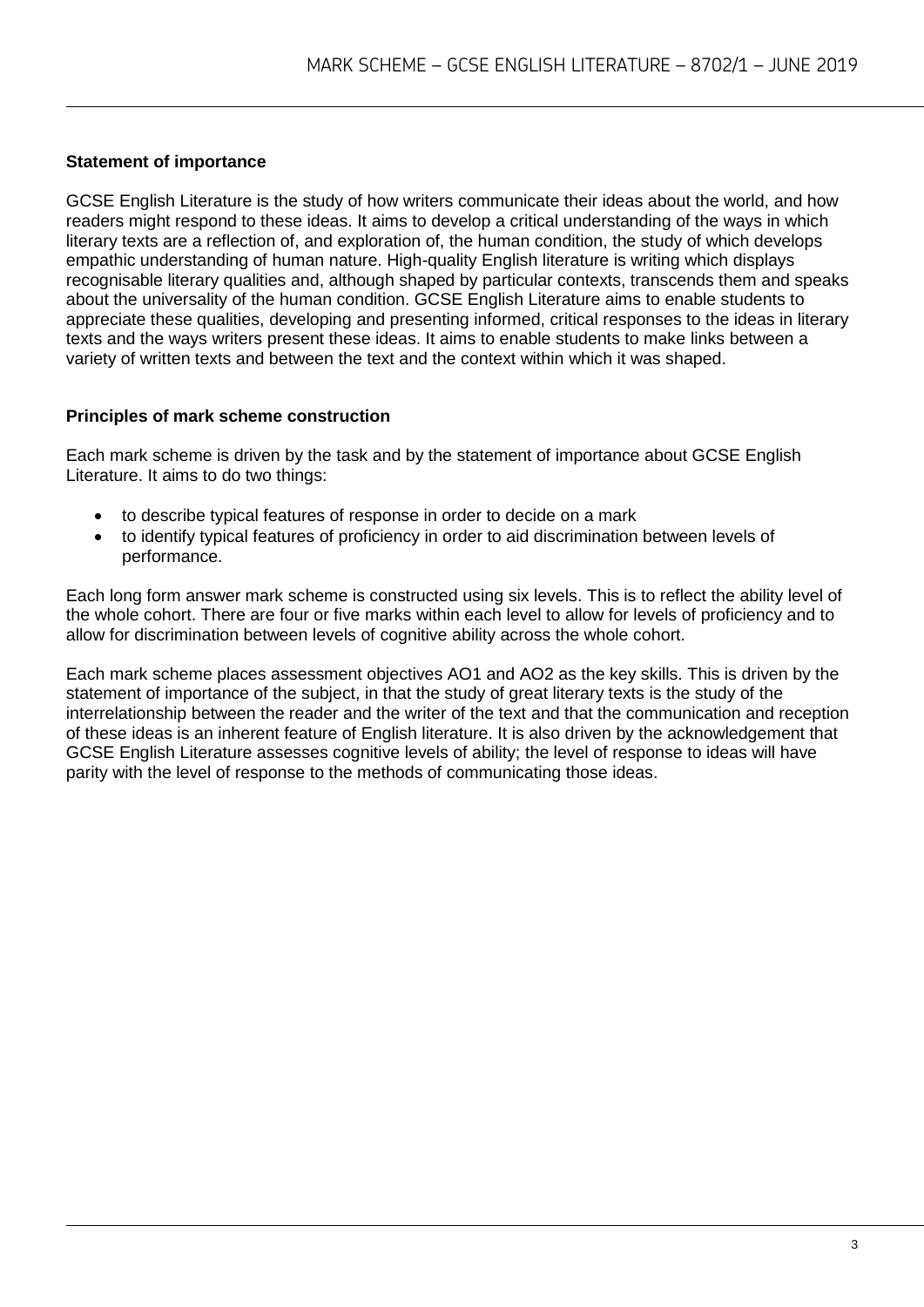#### **How to apply the mark scheme**

The mark scheme is constructed using six levels of attainment that span the whole range of ability at GCSE. The descriptors of attainment reference the assessment objectives for that particular question. Examiners are required to use the mark scheme to consider the whole response and decide upon the most appropriate level. The mark scheme provides two descriptors: a description of typical features of a response in each level, and a description of the kinds of skills candidates in that level will be proficient in. This is in order to support examiners in making their judgement of the extent to which the qualities and skills being demonstrated merit a particular level of attainment. As each response being marked is a response to a particular task, examiners are assessing the extent to which the candidate has responded to the task, and also the level of skill that the candidate has demonstrated.

Each level has four or five marks available and four or five skills descriptors. Fair application of the mark scheme to all candidates is driven by the descriptors in the mark scheme, and therefore examiners are required to make a judgement about the extent to which a candidate achieves every descriptor in that particular level in order to warrant a mark at the top of that level. If a candidate achieves everything in a level, they should be awarded the mark at the top of that level.

Since answers will rarely match a descriptor in all respects, examiners must allow good performance in some aspects to compensate for shortcomings in other respects. Consequently, the level is determined by the 'best fit' rather than requiring every element of the descriptor to be matched. Examiners should aim to use the full range of levels and marks, taking into account the standard that can reasonably be expected of candidates after one or two years of study on the GCSE course and in the time available in the examination.

If a candidate does not address a particular defining feature of a task, examiners are required to make a judgement about the extent to which other skills can place the response in a particular level, and where the response should be placed.

#### **Step 1 Determine a level**

Start at the lowest level of the mark scheme and use it as a ladder to see whether the answer meets the descriptor for that level. The descriptor for the level indicates the different qualities that might be seen in the student's answer for that level. If it meets the lowest level then go to the next one and decide if it meets this level, and so on, until you have a match between the level descriptor and the answer. With practice and familiarity you will find that for better answers you will be able to quickly skip through the lower levels of the mark scheme.

When assigning a level you should look at the overall quality of the answer and not look to pick holes in small and specific parts of the answer where the student has not performed quite as well as the rest. If the answer covers different aspects of different levels of the mark scheme you should use a best fit approach for defining the level and then use the variability of the response to help decide the mark within the level; i.e. if the response is predominantly level 3 with a small amount of level 4 material it would be placed in level 3 but be awarded a mark near the top of the level because of the level 4 content.

#### **Step 2 Determine a mark**

Once you have assigned a level you need to decide on the mark. The descriptors on how to allocate marks can help with this. The exemplar materials used during standardisation will also help. There will be an answer in the standardising materials which will correspond with each level of the mark scheme. This answer will have been awarded a mark by the Lead Examiner. You can compare the student's answer with the example to determine if it is of the same standard, better or worse than the example.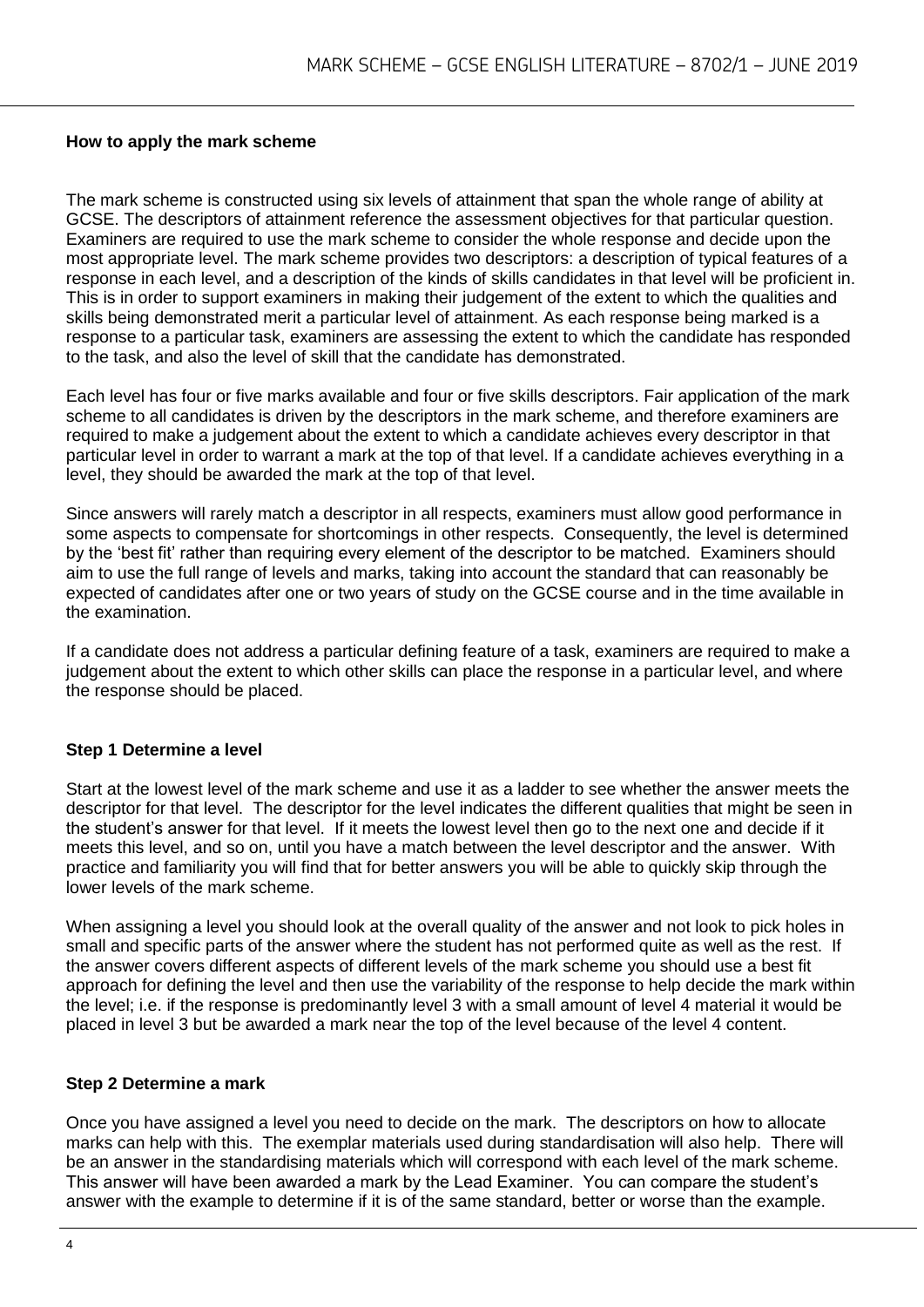You can then use this to allocate a mark for the answer based on the Lead Examiner's mark on the example.

You may well need to read back through the answer as you apply the mark scheme to clarify points and assure yourself that the level and the mark are appropriate.

Indicative content in the mark scheme is provided as a guide for examiners. It is not intended to be exhaustive and you must credit other valid points. Students do not have to cover all of the points mentioned in the indicative content to reach the highest level of the mark scheme.

An answer which contains nothing of relevance to the question must be awarded no marks.

#### **Rubric infringements**

GCSE English Literature is a skills-based subject and, as such, best-fit is the most appropriate means by which the candidature can be fairly and equitably rewarded for their achievements at the end of their course of study. However, a mark scheme also has the function of assessing the extent to which each response meets the requirements of the relevant elements of the particular specification.

Therefore, where a response is judged *not* to have addressed a defining feature of a particular task, such as:

Paper 1 Section A response to extract and whole text

Paper 1 Section B response to extract and whole text

Paper 2 Section B response to named poem and one other from the named cluster

then this would be classed as a rubric infringement and could, as referenced in the mark scheme, be 'capped' at the top of level 2. Cases of rubric infringement will always be referred to a senior associate who will review the response in order to make a judgement about the totality of the response and therefore the validity of cap application.

#### **Supporting documentation**

Standardising scripts would provide exemplification of attainment in order to guide examiners towards the process of discerning between levels of attainment and to aid judgement about the positioning of each response in terms of a final mark.

Exemplification documents, including indicative content, definitions of key descriptors in the mark scheme and exemplification of these descriptors, provide more detailed guidance to examiners on how to judge the relative qualities and skills being demonstrated by each candidate.

#### **Defining context (AO3)**

AO3 is the understanding of the relationship between the ideas in the text and the contexts of the text. The range of contexts and relationships that is most relevant as part of AO3 will depend on the text, the author and the task. In teaching and assessing AO3, teachers and students can consider context in a flexible way, depending on the text itself and whichever contexts are the most relevant for that particular text. These contexts may relate to the relationship between the text and the context in which it was written. However, the contexts may also relate to the context within which the text is set: location, social structures and features, cultural contexts, and periods in time. Context, where relevant, may also apply to literary contexts such as genres, and also the contexts in which texts are engaged with by different audiences, taking the reader outside the text in order to inform understanding of the meanings being conveyed. Acknowledgement of the universality of a literary text is an integral part of relating to it contextually.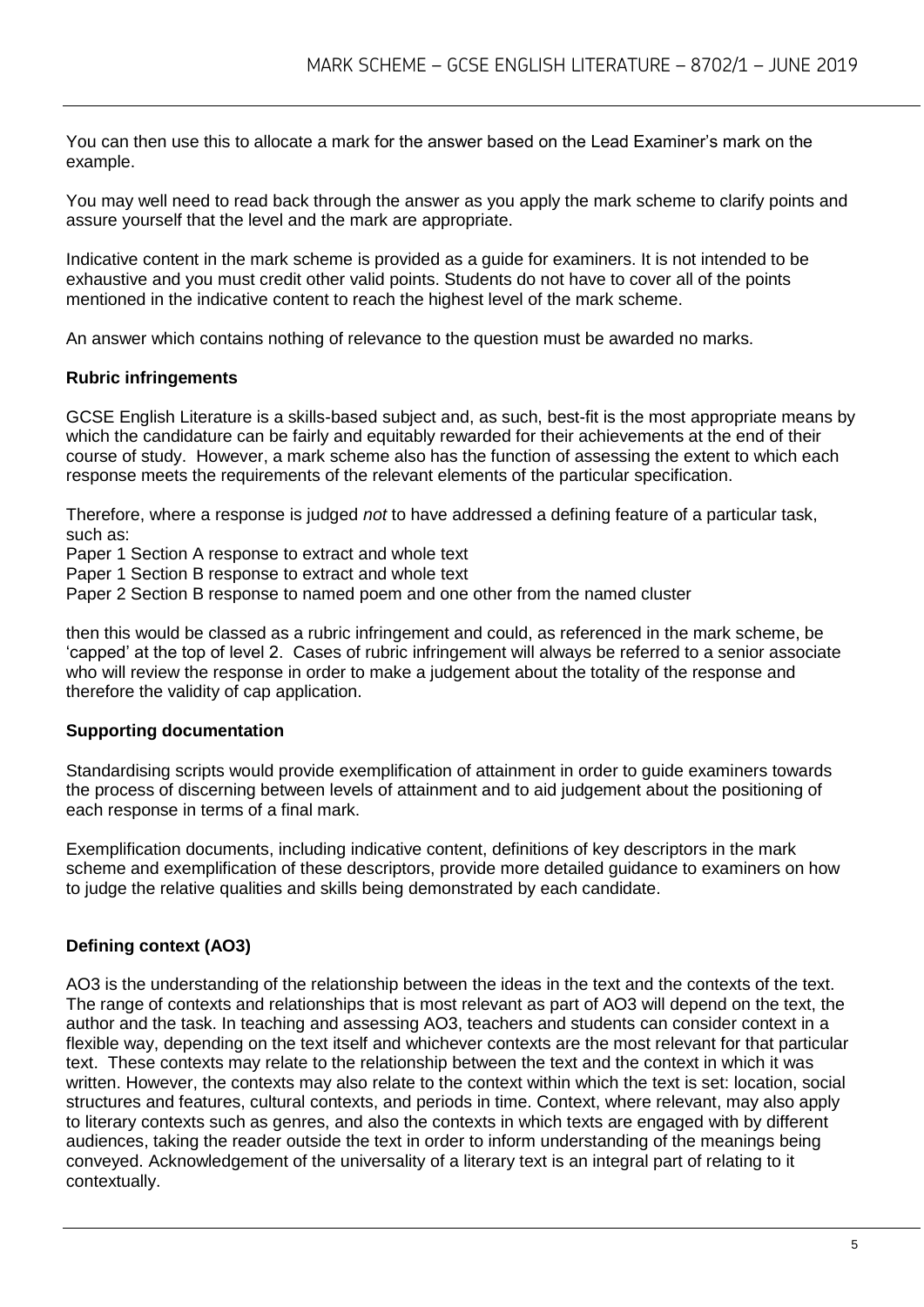Context is assessed throughout the paper. The strand in the mark scheme related to AO3 references 'ideas/perspectives/contextual factors'. However, if a question requires a student to think about the text in its context, this is also reflected inherently through the response to task.

# **Assessment objectives (AOs)**

| <b>AO1</b>      | Read, understand and respond to texts.                                                                                                             |  |  |
|-----------------|----------------------------------------------------------------------------------------------------------------------------------------------------|--|--|
|                 | Students should be able to:                                                                                                                        |  |  |
|                 | maintain a critical style and develop an informed personal<br>٠<br>response                                                                        |  |  |
|                 | use textual references, including quotations, to support and illustrate<br>$\bullet$<br>interpretations.                                           |  |  |
| AO <sub>2</sub> | Analyse the language, form and structure used by a writer to create meanings<br>and effects, using relevant subject terminology where appropriate. |  |  |
| AO <sub>3</sub> | Show understanding of the relationships between texts and the contexts in<br>which they were written.                                              |  |  |
| AO4             | Use a range of vocabulary and sentence structures for clarity, purpose and<br>effect, with accurate spelling and punctuation.                      |  |  |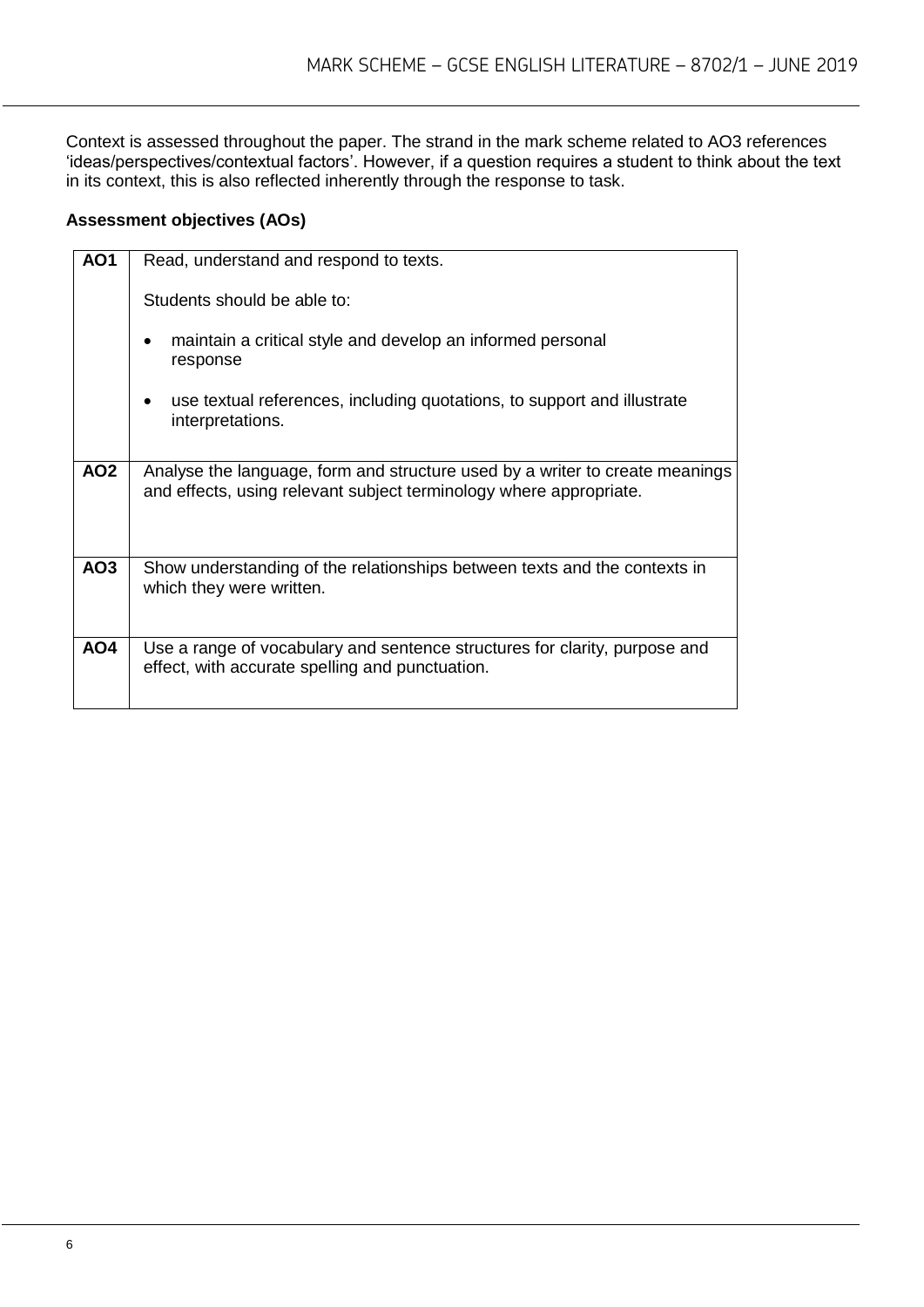# **Assessment of AO4**

AO4 will be assessed on **Section A** only. The performance descriptors are provided below.

| <b>Performance descriptor</b>                                                                                                                                                                                                                                               | <b>Marks awarded</b> |  |
|-----------------------------------------------------------------------------------------------------------------------------------------------------------------------------------------------------------------------------------------------------------------------------|----------------------|--|
| <b>High performance:</b><br>In the context of the level of demand of the question, learners spell<br>and punctuate with consistent accuracy, and consistently use<br>vocabulary and sentence structures to achieve effective control of<br>meaning.                         | 4 marks              |  |
| Intermediate performance:<br>In the context of the level of demand of the question, learners spell<br>and punctuate with considerable accuracy, and use a considerable<br>range of vocabulary and sentence structures to achieve general<br>control of meaning.             | 2-3 marks            |  |
| <b>Threshold performance:</b><br>In the context of the level of demand of the question, learners spell<br>and punctuate with reasonable accuracy, and use a reasonable range<br>of vocabulary and sentence structures; any errors do not hinder<br>meaning in the response. | 1 mark               |  |

Where a candidate writes nothing or fails to meet threshold performance they should receive 0 marks.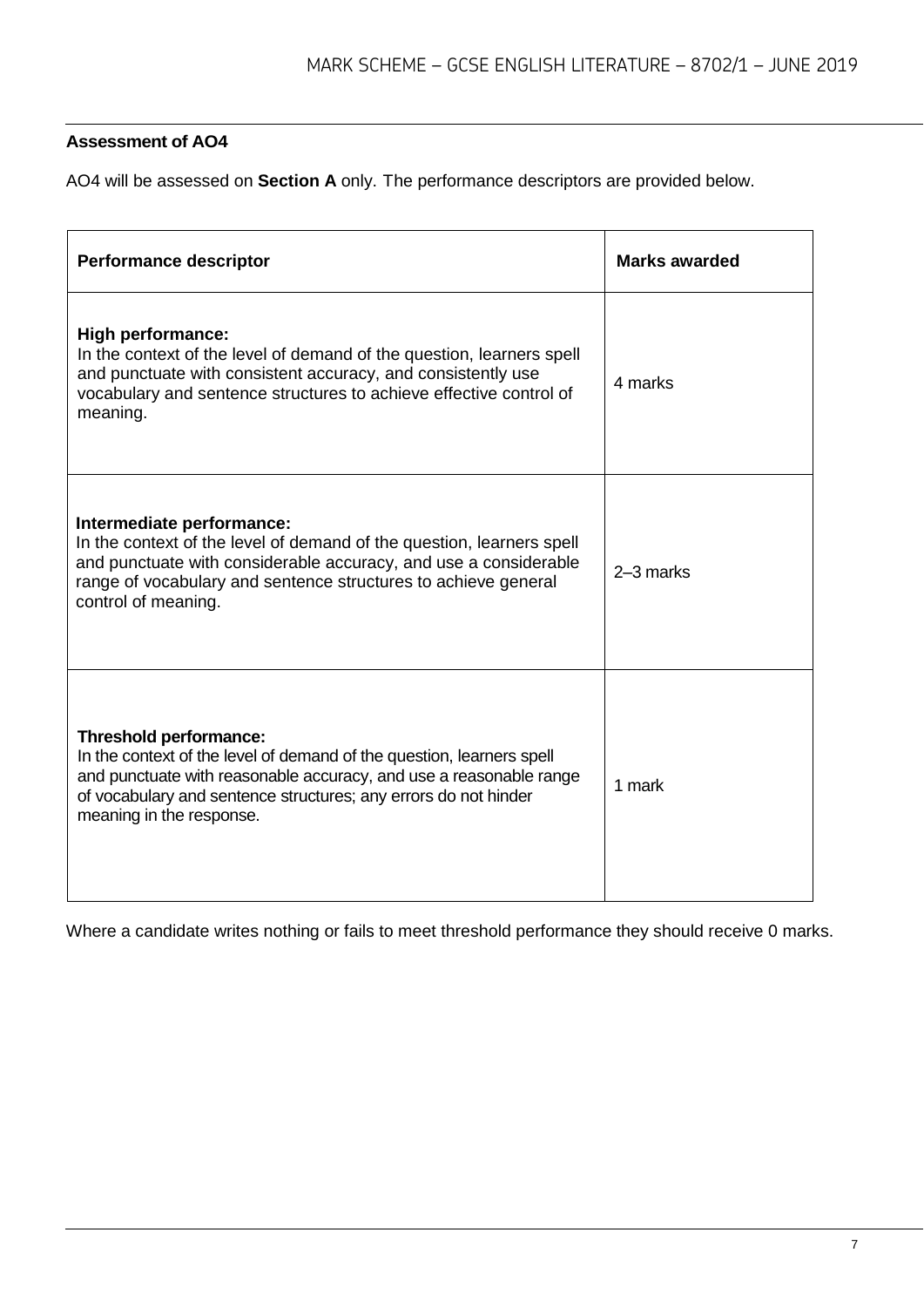# **Sections A and B: Questions 1–13 (30 marks – AO1=12, AO2=12, AO3=6)**

| <b>Mark</b>                                                             | <b>AO</b>       | <b>Typical features</b>                                                                                                                                                                              | How to arrive at a mark                                                                                                                                                                                                                                                                                                                                                                                                                                                     |
|-------------------------------------------------------------------------|-----------------|------------------------------------------------------------------------------------------------------------------------------------------------------------------------------------------------------|-----------------------------------------------------------------------------------------------------------------------------------------------------------------------------------------------------------------------------------------------------------------------------------------------------------------------------------------------------------------------------------------------------------------------------------------------------------------------------|
| Level 6<br>Convincing,<br>critical<br>analysis and<br>exploration       | AO <sub>1</sub> | Critical, exploratory, conceptualised response to<br>$\bullet$<br>task and whole text<br>Judicious use of precise references to support<br>interpretation(s)                                         | At the top of the level, a candidate's response is likely to be a critical,<br>exploratory, well-structured argument. It takes a conceptualised approach<br>to the full task supported by a range of judicious references. There will be<br>a fine-grained and insightful analysis of language and form and structure<br>supported by judicious use of subject terminology. Convincing exploration<br>of one or more ideas/perspectives/contextual factors/interpretations. |
| 26-30 marks                                                             | AO <sub>2</sub> | Analysis of writer's methods with subject<br>$\bullet$<br>terminology used judiciously<br>Exploration of effects of writer's methods to create<br>meanings                                           |                                                                                                                                                                                                                                                                                                                                                                                                                                                                             |
|                                                                         | AO <sub>3</sub> | Exploration of ideas/perspectives/contextual<br>factors shown by specific, detailed links between<br>context/text/task                                                                               | At the bottom of the level, a candidate will have Level 5 and be starting<br>to demonstrate elements of exploratory thought and/or analysis of writer's<br>methods and /or contexts.                                                                                                                                                                                                                                                                                        |
| Level 5<br>Thoughtful,<br>developed<br>consideration<br>$21 - 25$ marks | AO <sub>1</sub> | Thoughtful, developed response to task and whole<br>$\bullet$<br>text<br>Apt references integrated into interpretation(s)                                                                            | At the top of the level, a candidate's response is likely to be thoughtful,<br>detailed and developed. It takes a considered approach to the full task<br>with references integrated into interpretation; there will be a detailed<br>examination of the effects of language and/or structure and/or form                                                                                                                                                                   |
|                                                                         | AO <sub>2</sub> | Examination of writer's methods with subject<br>$\bullet$<br>terminology used effectively to support<br>consideration of methods<br>Examination of effects of writer's methods to<br>create meanings | supported by apt use of subject terminology. Examination of<br>ideas/perspectives/contextual factors, possibly including alternative<br>interpretations/deeper meanings.                                                                                                                                                                                                                                                                                                    |
|                                                                         | AO <sub>3</sub> | Thoughtful consideration of<br>$\bullet$<br>ideas/perspectives/contextual factors shown by<br>examination of detailed links between<br>context/text/task                                             | At the bottom of the level, a candidate will have Level 4 and be starting<br>to demonstrate elements of thoughtful consideration and/or examination<br>of writer's methods and/or contexts.                                                                                                                                                                                                                                                                                 |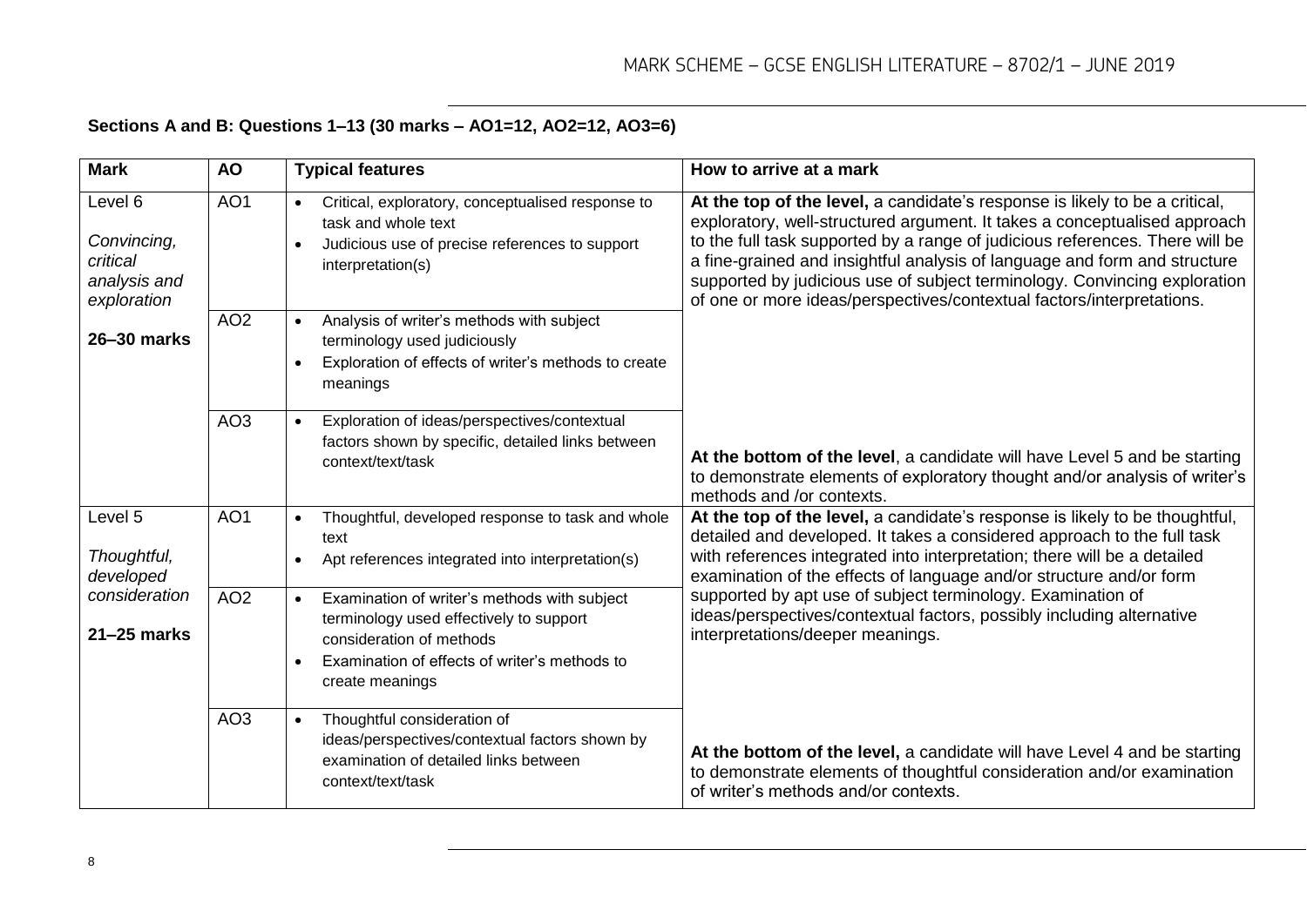| Level 4<br>Clear<br>understanding<br>16-20 marks | AO <sub>1</sub> | Clear, explained response to task and whole<br>$\bullet$<br>text<br>Effective use of references to support<br>explanation                                                               | At the top of the level, a candidate's response is likely to be clear,<br>sustained and consistent. It takes a focused response to the full task<br>which demonstrates clear understanding. It uses a range of references<br>effectively to illustrate and justify explanation; there will be clear<br>explanation of the effects of a range of writer's methods supported by<br>appropriate use of subject terminology. Clear understanding of |  |
|--------------------------------------------------|-----------------|-----------------------------------------------------------------------------------------------------------------------------------------------------------------------------------------|-------------------------------------------------------------------------------------------------------------------------------------------------------------------------------------------------------------------------------------------------------------------------------------------------------------------------------------------------------------------------------------------------------------------------------------------------|--|
|                                                  | AO <sub>2</sub> | Clear explanation of writer's methods with<br>$\bullet$<br>appropriate use of relevant subject<br>terminology<br>Understanding of effects of writer's methods<br>to create meanings     | ideas/perspectives/contextual factors.                                                                                                                                                                                                                                                                                                                                                                                                          |  |
|                                                  | AO <sub>3</sub> | Clear understanding of ideas/perspectives/<br>$\bullet$<br>contextual factors shown by specific links<br>between context/text/task                                                      | At the bottom of the level, a candidate will have Level 3 and be starting<br>to demonstrate elements of understanding and/or explanation of writer's<br>methods and/or contexts.                                                                                                                                                                                                                                                                |  |
| Level 3<br>Explained,<br>structured<br>comments  | AO <sub>1</sub> | Some explained response to task and whole<br>$\bullet$<br>text<br>References used to support a range of<br>relevant comments                                                            | At the top of the level, a candidate's response is likely to be explanatory<br>in parts. It focuses on the full task with a range of points exemplified by<br>relevant references from the text; there will be identification of effects of a<br>range of writer's methods supported by some relevant terminology.<br>Explanation of some relevant contextual factors.                                                                          |  |
| 11-15 marks                                      | AO <sub>2</sub> | Explained/relevant comments on writer's<br>$\bullet$<br>methods with some relevant use of subject<br>terminology<br>Identification of effects of writer's methods to<br>create meanings |                                                                                                                                                                                                                                                                                                                                                                                                                                                 |  |
|                                                  | AO <sub>3</sub> | Some understanding of implicit ideas/<br>$\bullet$<br>perspectives/contextual factors shown by links<br>between context/text/task                                                       | At the bottom of the level, a candidate will have Level 2 and be starting<br>to explain and/or make relevant comments on writer's methods and/or<br>contexts.                                                                                                                                                                                                                                                                                   |  |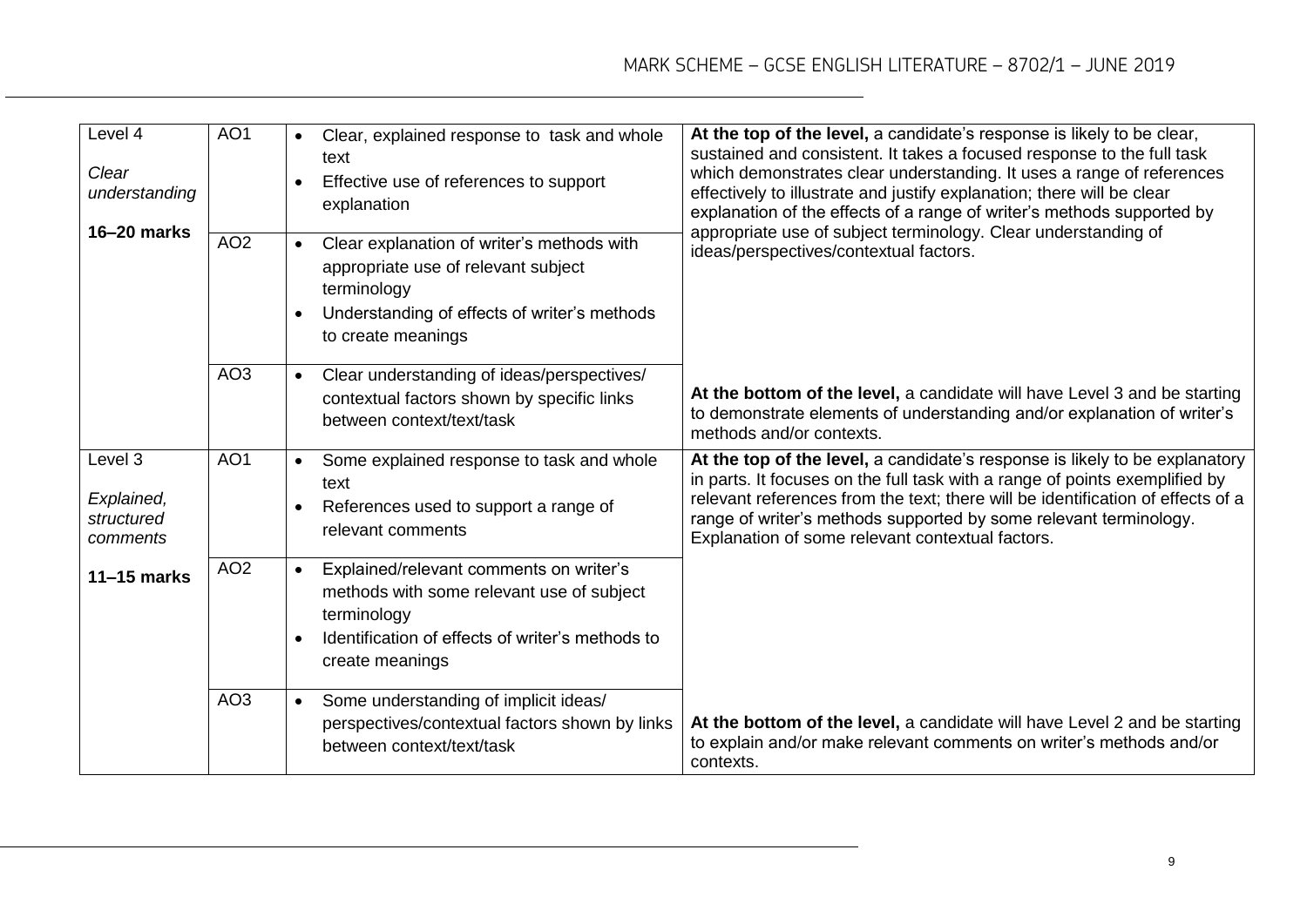| Level <sub>2</sub><br>Supported,<br>relevant            | AO <sub>1</sub> | Supported response to task and text<br>$\bullet$<br>Comments on references                            | At the top of the level, a candidate's response is likely to be relevant<br>and supported by some explanation. It will include some focus on the<br>task with relevant comments and some supporting references from the<br>text. There will be identification of deliberate choices made by writer with<br>some reference to subject terminology. Awareness of some contextual<br>factors. |
|---------------------------------------------------------|-----------------|-------------------------------------------------------------------------------------------------------|--------------------------------------------------------------------------------------------------------------------------------------------------------------------------------------------------------------------------------------------------------------------------------------------------------------------------------------------------------------------------------------------|
| comments<br>6-10 marks                                  | AO <sub>2</sub> | Identification of writers' methods<br>$\bullet$<br>Some reference to subject terminology<br>$\bullet$ |                                                                                                                                                                                                                                                                                                                                                                                            |
|                                                         | AO <sub>3</sub> | Some awareness of implicit ideas/contextual<br>$\bullet$<br>factors                                   | At the bottom of the level, a candidate's response will have Level 1 and<br>be starting to focus on the task and/or starting to show awareness of the<br>writer making deliberate choices and/or awareness of contexts.                                                                                                                                                                    |
| Level 1<br>Simple,<br>explicit<br>comments<br>1–5 marks | AO <sub>1</sub> | Simple comments relevant to task and text<br>$\bullet$<br>Reference to relevant details               | At the top of the level, a candidate's response is likely to be narrative<br>and/or descriptive in approach. It may include awareness of the task and<br>provide appropriate reference to text; there will be simple identification of<br>method with possible reference to subject terminology. Simple<br>comments/responses to context, usually explicit.                                |
|                                                         | AO <sub>2</sub> | Awareness of writer making choices<br>$\bullet$<br>Possible reference to subject terminology          |                                                                                                                                                                                                                                                                                                                                                                                            |
|                                                         | AO <sub>3</sub> | Simple comment on explicit ideas/contextual<br>factors                                                | At the bottom of the level, a candidate's response will show some<br>familiarity with the text.                                                                                                                                                                                                                                                                                            |
| 0 marks                                                 |                 | Nothing worthy of credit/nothing written                                                              |                                                                                                                                                                                                                                                                                                                                                                                            |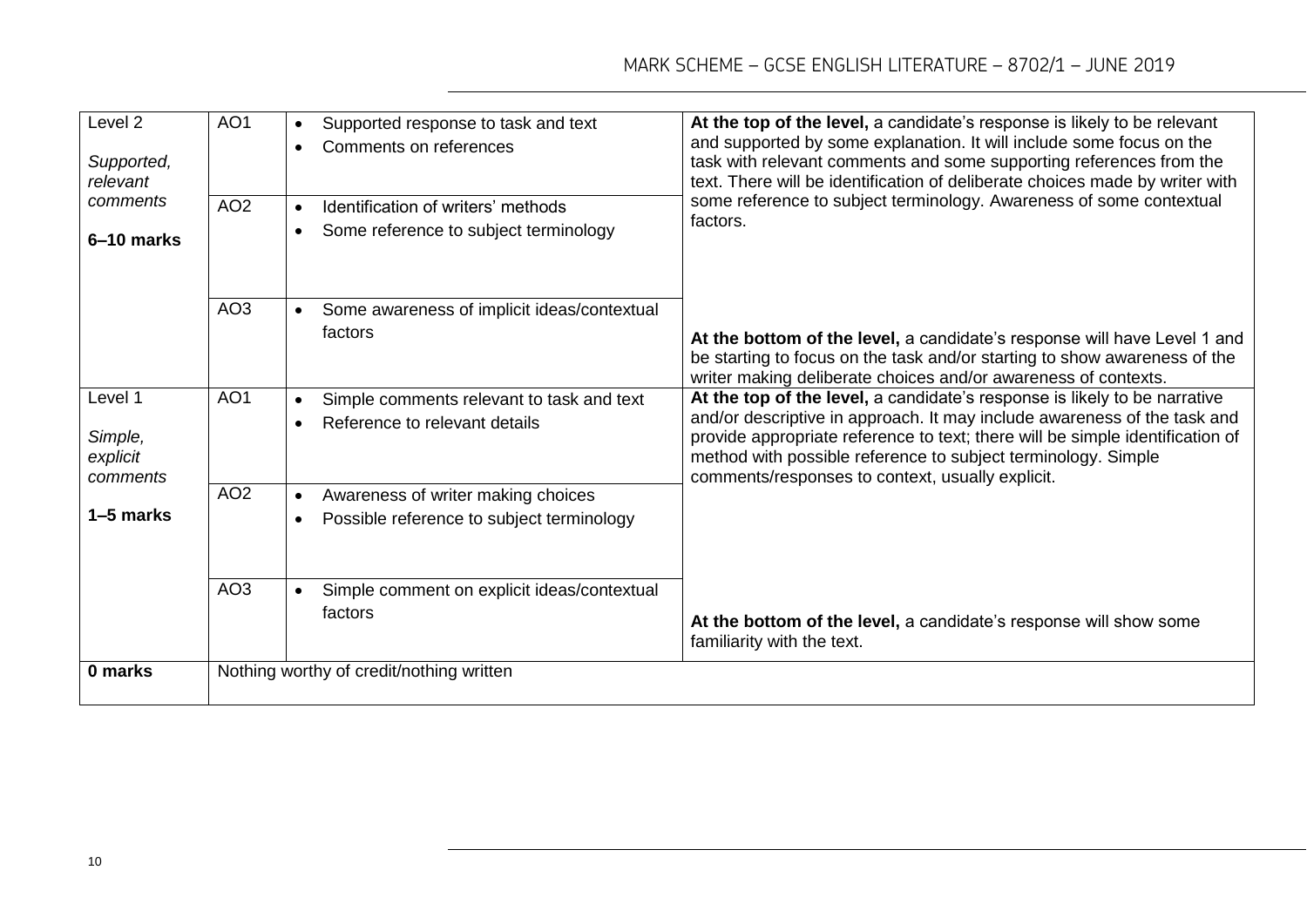# **Macbeth**

#### **Question 1**

Starting with this speech, explore how far Shakespeare presents Macbeth as a violent character.

Write about:

- how Shakespeare presents Macbeth in this extract
- how far Shakespeare presents Macbeth as a violent character in the play as a whole.

**[30 marks] AO4 [4 marks]**

#### **Indicative content**

**Examiners are encouraged to reward any valid interpretations. Answers might, however, include some of the following:**

#### $AO1$

- Macbeth as a brave/violent warrior for his country
- Macbeth's violent tendencies, eg his brutal murder of Duncan/the two guards
- Macbeth distances himself from the murder of Banquo and the Macduffs despite ultimately being responsible
- Macbeth's conscience and loss of, eg he has 'forgot the taste of fears'
- role of Lady Macbeth in encouraging Macbeth's violence/Macbeth does have free will

#### AO2

- images in the Captain's speech used to present ideas about Macbeth
- images of blood to represent Macbeth's guilt about his violence
- use of soliloquys to reveal Macbeth's conscience
- use of particular plot points and events to show Macbeth's growing violence
- before he appears, the audience receives a favourable first impression of Macbeth as a soldier through the Captain's report

- ideas about (Macbeth's) violence are accepted and admired in the context of war/defence of **Scotland**
- $\bullet$  ideas about regicide the Divine Right of Kings
- Macbeth's immorality in embroiling others in his violence
- evidence of a conscience/connections to religious beliefs/struggles to say 'Amen'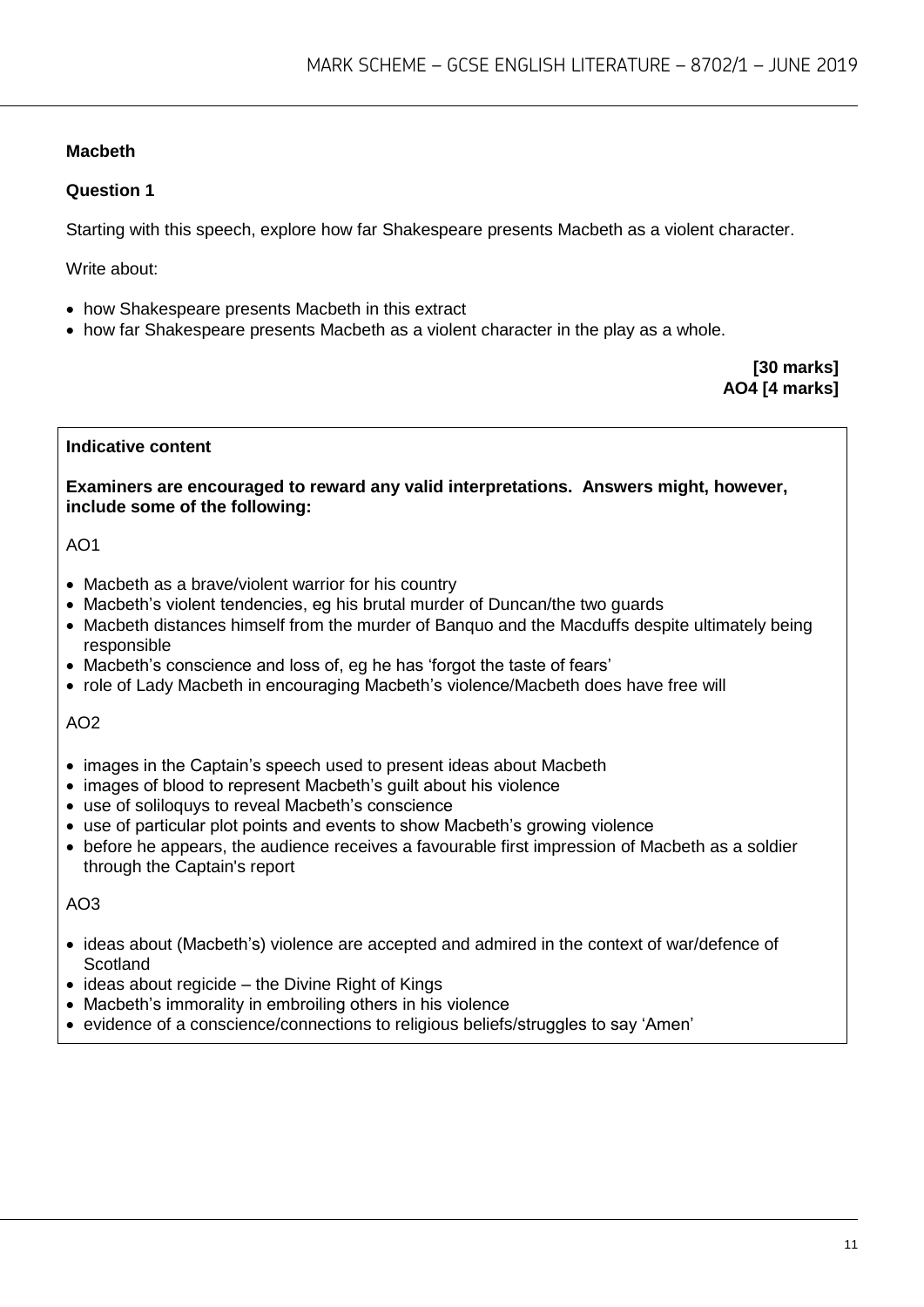# **Romeo and Juliet**

# **Question 2**

Starting with this conversation, explore how Shakespeare presents the relationship between Romeo and Juliet.

Write about:

- how Shakespeare presents their relationship in this conversation
- how Shakespeare presents the relationship between Romeo and Juliet in the play as a whole.

**[30 marks] AO4 [4 marks]**

#### **Indicative content**

**Examiners are encouraged to reward any valid interpretations. Answers might, however, include some of the following:**

AO1

- their relationship through the idea of love at first sight
- clandestine relationship against the background of feuding families more romantic?
- the risks they both take in order to be together
- 'star-cross'd lovers' doomed to die ironically adds another dimension

#### AO2

- significance of the extended Christian metaphor in their first meeting
- the shared sonnet an idealised poetic form often used for love poetry
- use of the chorus to establish in the audience's mind a sense of tragedy
- romantic language/images used by Romeo and Juliet

- $\bullet$  the part fate plays in their relationship
- ideas about family and obedience/expectations
- religious ideas in relation to the relationship
- ideas about young love/youth 'too rash, too unadvised, too sudden'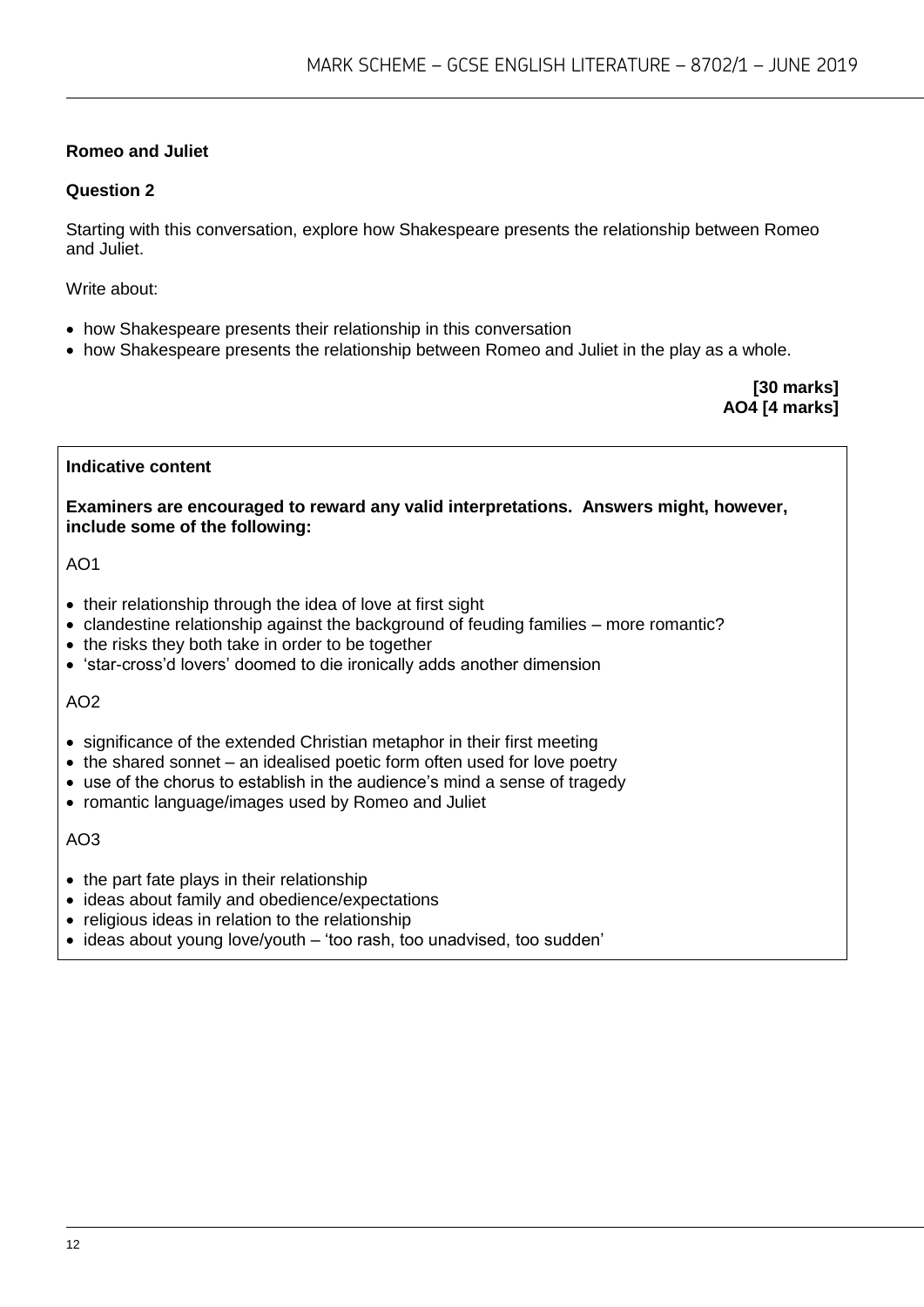# **The Tempest**

# **Question 3**

Starting with this speech, explore how Shakespeare presents ideas about revenge in *The Tempest*.

Write about:

- how Shakespeare presents ideas about revenge in this speech
- how Shakespeare presents ideas about revenge in the play as a whole.

**[30 marks] AO4 [4 marks]**

### **Indicative content**

**Examiners are encouraged to reward any valid interpretations. Answers might, however, include some of the following:**

# $AO1$

- Caliban plots revenge on Prospero/engages others to help him
- Prospero's use of a storm/shipwreck
- Prospero uses Ariel as his agent of revenge
- Prospero's/Caliban's motivation for revenge
- Prospero's revenge on Caliban, eg engages Ariel to chase him and Trinculo and Stephano

# AO2

- language used by Caliban: brutal and direct like the revenge
- parallelism of Prospero's and Caliban's quest for revenge
- storm drives Prospero's revenge plot/the drama created through stage directions/dialogue
- examples of Prospero's rhetoric to control Ariel

- magic and the supernatural
- ideas about power related to revenge
- ideas about revenge leading to forgiveness
- context of the island itself facilitating Prospero's plan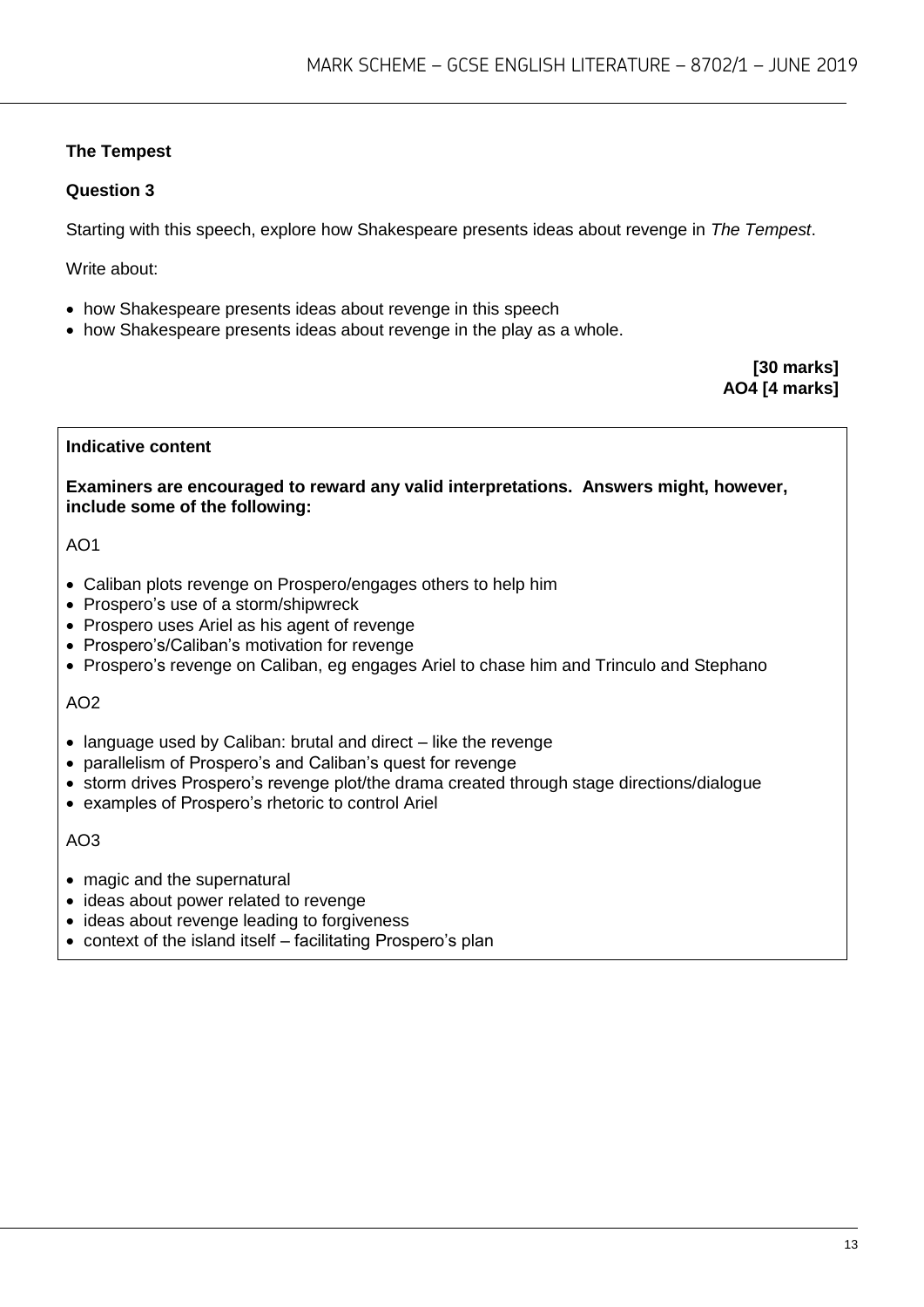# **The Merchant of Venice**

### **Question 4**

Starting with this speech, explore how Shakespeare presents ideas about romantic love in *The Merchant of Venice*.

Write about:

- how Shakespeare presents ideas about romantic love in this speech
- how Shakespeare presents ideas about romantic love in the play as a whole.

**[30 marks] AO4 [4 marks]**

#### **Indicative content**

**Examiners are encouraged to reward any valid interpretations. Answers might, however, include some of the following:**

AO1

- wealth and beauty associated with romantic love
- different attitudes to romantic love, eg casket scenes, Portia's efforts to delay Bassanio's choice
- possible feelings of romantic love from Antonio to Bassanio
- Bassanio's love shown through his honesty to Antonio
- Portia's love for Bassanio, eg the court scene

#### AO2

- Bassanio's language to describe Portia, eg classical references, repetition of 'fair'/'fairer',
- selfish/arrogant view of romantic love eg language of Morocco and Arragon in the casket scenes
- contrast of the above with the sincerity of Bassanio's romantic love in the same scene
- structure of a classic romantic love story all resolved in the end despite problems along the way

- 'the will of a living daughter curbed by the will of a dead father' Portia abides by her father's decree
- religion can affect romantic love, eg Gratiano and Jessica
- $\bullet$  the role of wealth and beauty in society conquered by romantic love perhaps
- Portia presented as a strong female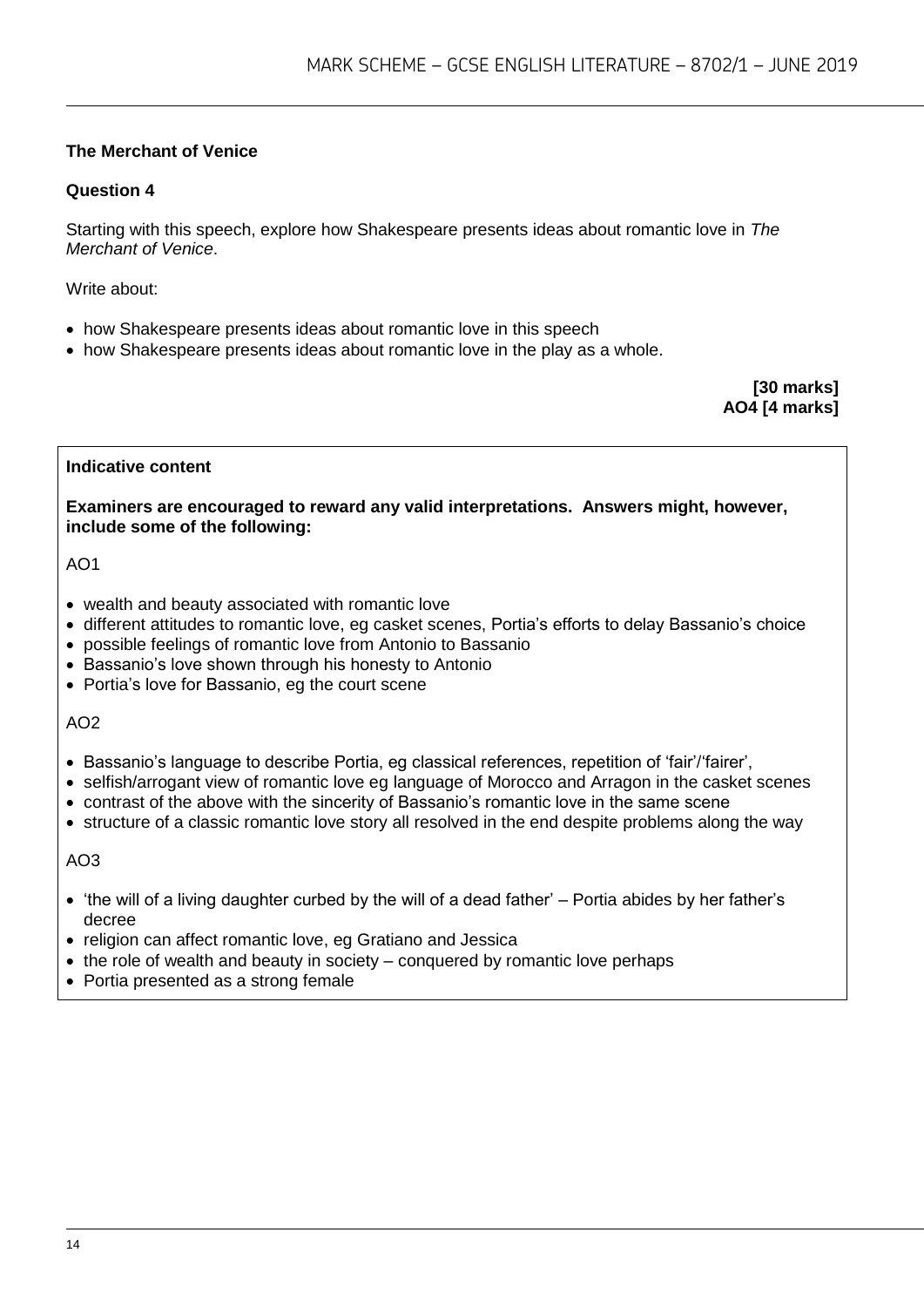# **Much Ado About Nothing**

### **Question 5**

Starting with this conversation, explore how far Shakespeare presents Beatrice as a strong woman.

Write about:

- how far Shakespeare presents Beatrice as a strong woman in this conversation
- how far Shakespeare presents Beatrice as a strong woman in the play as a whole.

**[30 marks] AO4 [4 marks]**

#### **Indicative content**

**Examiners are encouraged to reward any valid interpretations. Answers might, however, include some of the following:**

#### $AO1$

- Beatrice aware of her own limitations but a strong persuader 'if [she] were a man'
- strength and confidence in demanding Benedick proves his love
- Beatrice's attitude to men and marriage eg her conversation with Leonato in Act 2 Scene 1
- demonstrates strength and intelligence in exchanges with men, especially Benedick/what men say about her
- agrees to marry Benedick on her own terms

#### AO2

- Beatrice's constant repetition of references to being a man shows her frustration
- controls conversation, interrupts Benedick, gives a direct command, 'Kill Claudio', makes threats to leave
- Shakespeare establishes her strength in first appearance, eg barbed and witty comments about 'Signor Montanto'
- vehemence of her language to describe men
- wit and wordplay especially with Benedick

- lack of father in Beatrice's life
- Beatrice as a strong and independent woman in the male-dominated world of Messina
- gender expectations
- ideas about marriage Beatrice not conventionally submissive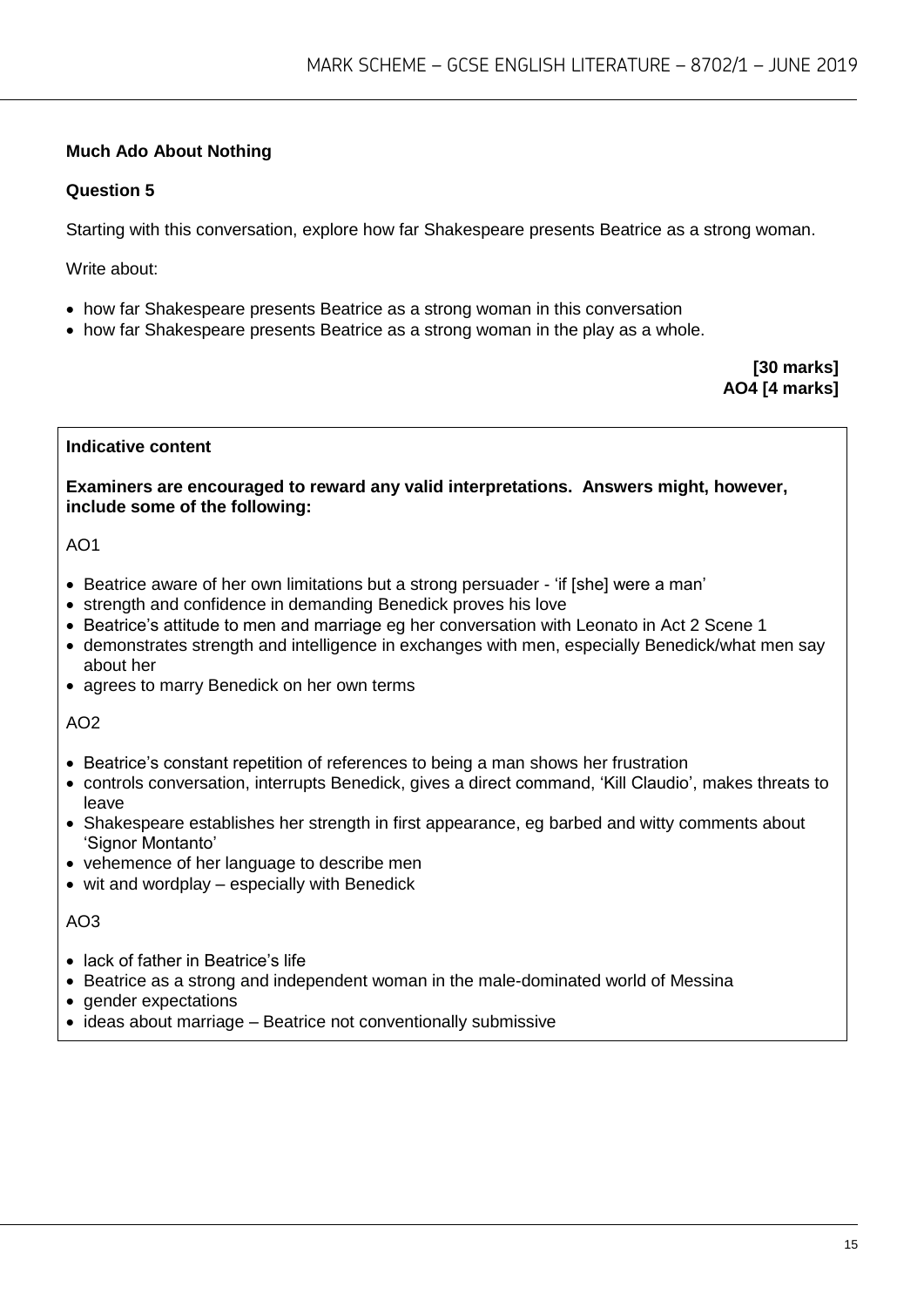# **Julius Caesar**

#### **Question 6**

Starting with this speech, explore how far Shakespeare presents Cassius as an effective leader of the conspirators in *Julius Caesar*.

Write about:

- how Shakespeare presents Cassius in this speech
- how far Shakespeare presents Cassius as an effective leader of the conspirators in the play as a whole.

**[30 marks] AO4 [4 marks]**

#### **Indicative content**

**Examiners are encouraged to reward any valid interpretations. Answers might, however, include some of the following:**

AO1

- Cassius asserts himself/dismisses Casca's version of the night's events
- good judge of human nature, politically astute and is the main organiser in the conspiracy
- recruits Brutus by several means: dismissing Caesar as weak, flattering Brutus, forged letters
- successful, but lacks integrity/allows Brutus to take control of the republican faction

#### AO2

- powerful/dramatic images of omens/direct insults to persuade Casca
- language used to describe Caesar, eg 'as a sick girl', 'feeble temper' contrasted with 'like a colossus' and they as 'petty men'
- language of flattery used by Cassius to Brutus
- Cassius' idea of leadership animal imagery, eg 'wolf' 'lion', 'sheep'

- ideas about leadership/what makes a good leader
- significance of omens
- political issues
- personal vs public motives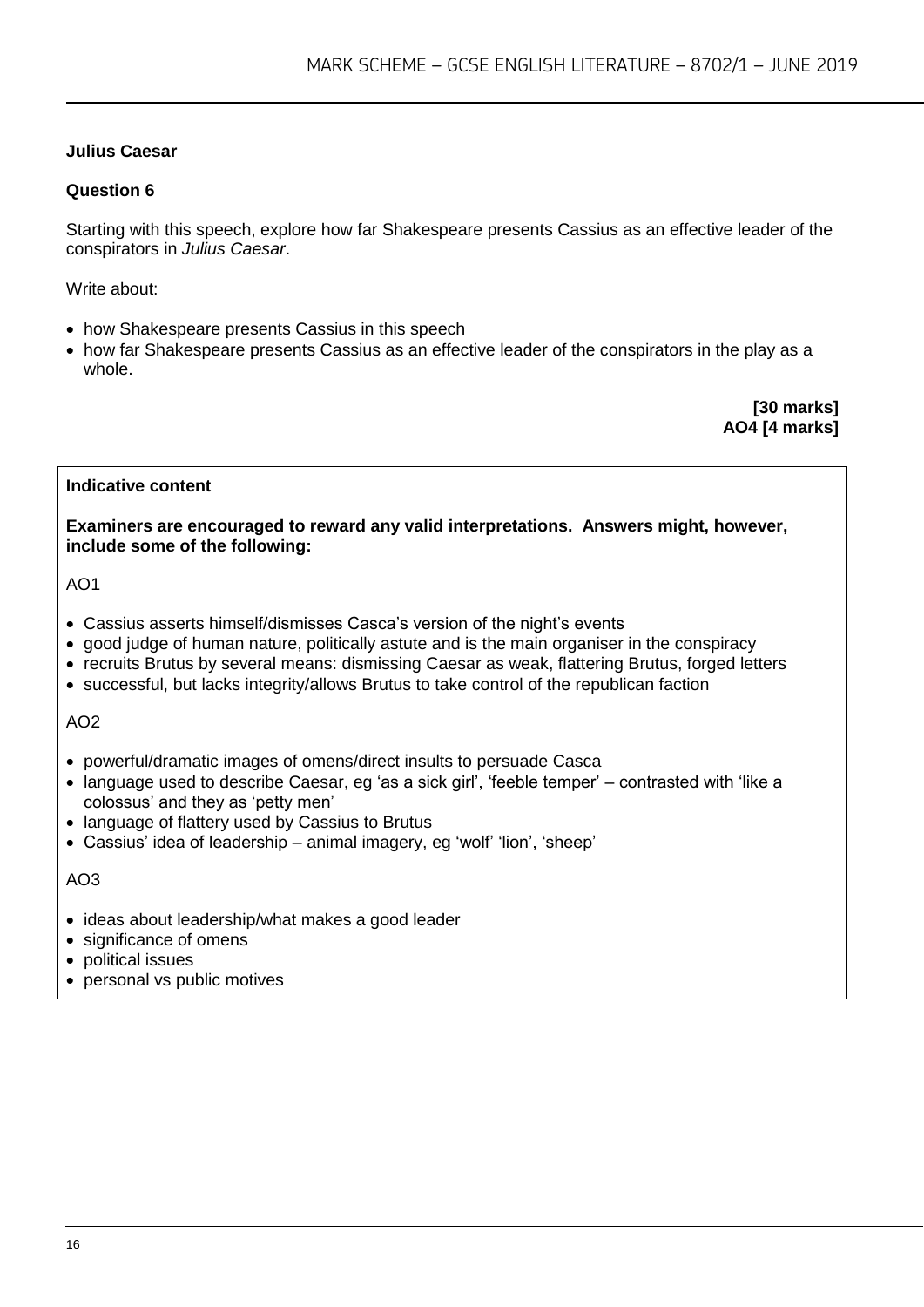# **Robert Louis Stevenson:** *The Strange Case of Dr. Jekyll and Mr. Hyde*

#### **Question 7**

Starting with this extract, explore how Stevenson presents Mr Hyde as an inhuman and disturbing member of society.

Write about:

- how Stevenson presents Mr Hyde in this extract
- how Stevenson presents Mr Hyde as an inhuman and disturbing member of society in the novel as a whole.

**[30 marks]**

#### **Indicative content**

**Examiners are encouraged to reward any valid interpretations. Answers might, however, include some of the following:**

AO1

- Hyde's strange and secretive behaviour in the extract
- shocking impact on Poole as witness
- other examples of Hyde's behaviour, trampling on girl, murder of Carew
- disturbing lack of morality in Hyde's behaviour

#### AO2

- use of animal imagery "like a rat"
- use of mask imagery, ideas about secrecy and what is being hidden
- impact on Poole, how he is described relating his tale
- use of questions
- ideas about Hyde's stature "dwarf", contrast with Jekyll's stature
- use of "thing" to refer to Hyde

- exploration of ideas around secrecy and private behaviour
- exploration of ideas around "duality of man"
- Hyde in relation to contemporary ideas of evolution "like a rat"
- Hyde's violence representing selfish, primitive urges within man vs civilised values
- society's conventions and how breaking these can be disturbing and inhuman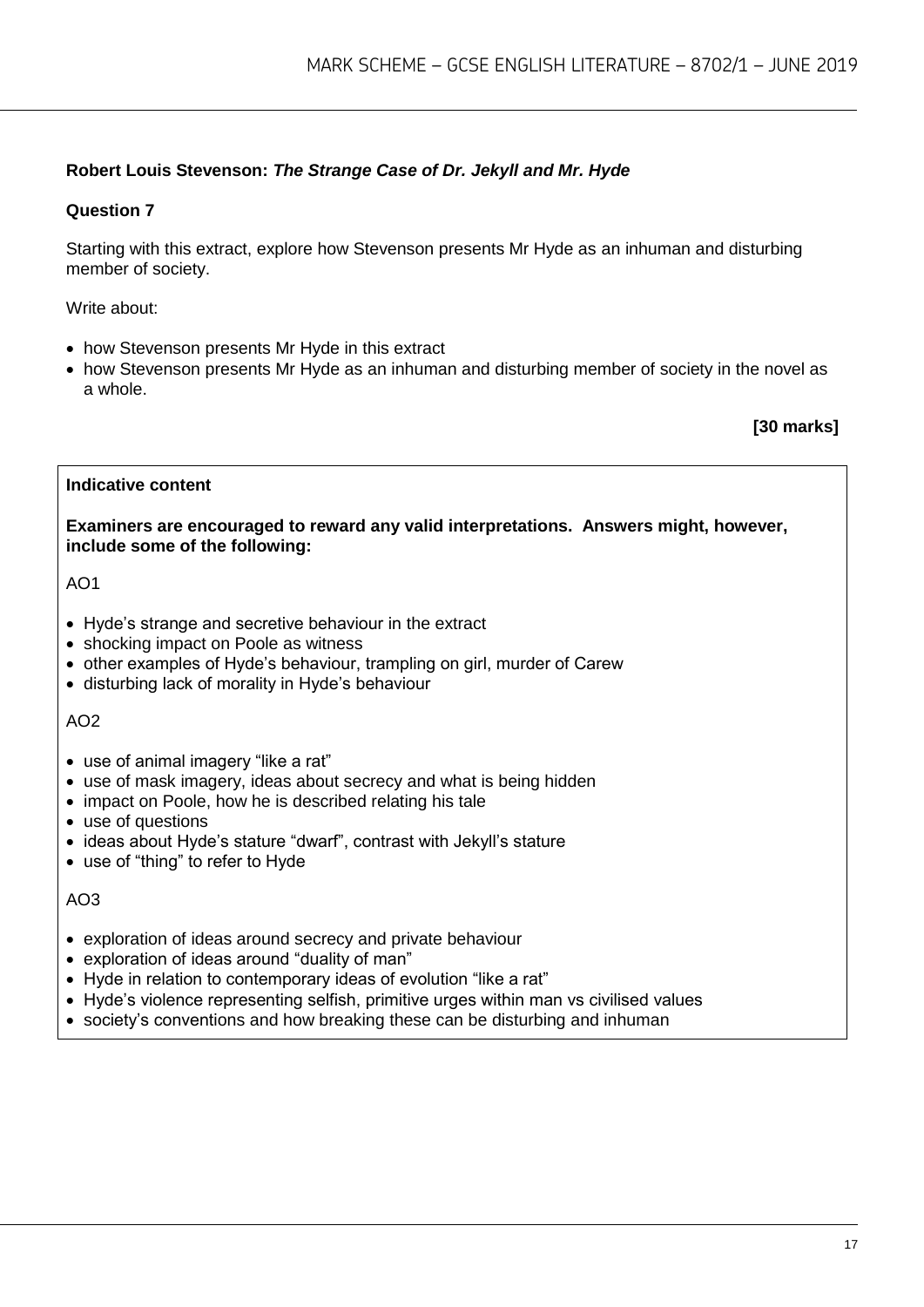# **Charles Dickens:** *A Christmas Carol*

# **Question 8**

Starting with this extract, explore how Dickens uses the ghosts to help Scrooge change his attitudes and behaviour.

Write about:

- how Dickens uses Marley's Ghost in this extract
- how Dickens uses the ghosts to help Scrooge change his attitudes and behaviour in the novel as a whole.

**[30 marks]**

#### **Indicative content**

**Examiners are encouraged to reward any valid interpretations. Answers might, however, include some of the following:**

AO1

- Scrooge's interaction with Marley's ghost
- Scrooge and any/all of the other ghosts that visit
- the ghosts in their appearance, what they show Scrooge, their message
- what Scrooge learns from the ghosts, how he changes

AO2

- description of ghost as frightening/suffering/warning, "wrung its shadowy hands", "shook its chain"
- Marley's chains as metaphor for Marley's greed
- use of repetition to highlight key ideas
- use of questions
- contrasts between Marley's ghost and Scrooge, eg Scrooge's inability to see chains

- Marley's ghost's message about greed and selfishness
- messages of kindness and other qualities valued by society from all ghosts
- ideas about change and redemption
- elements of gothic/ghost story genre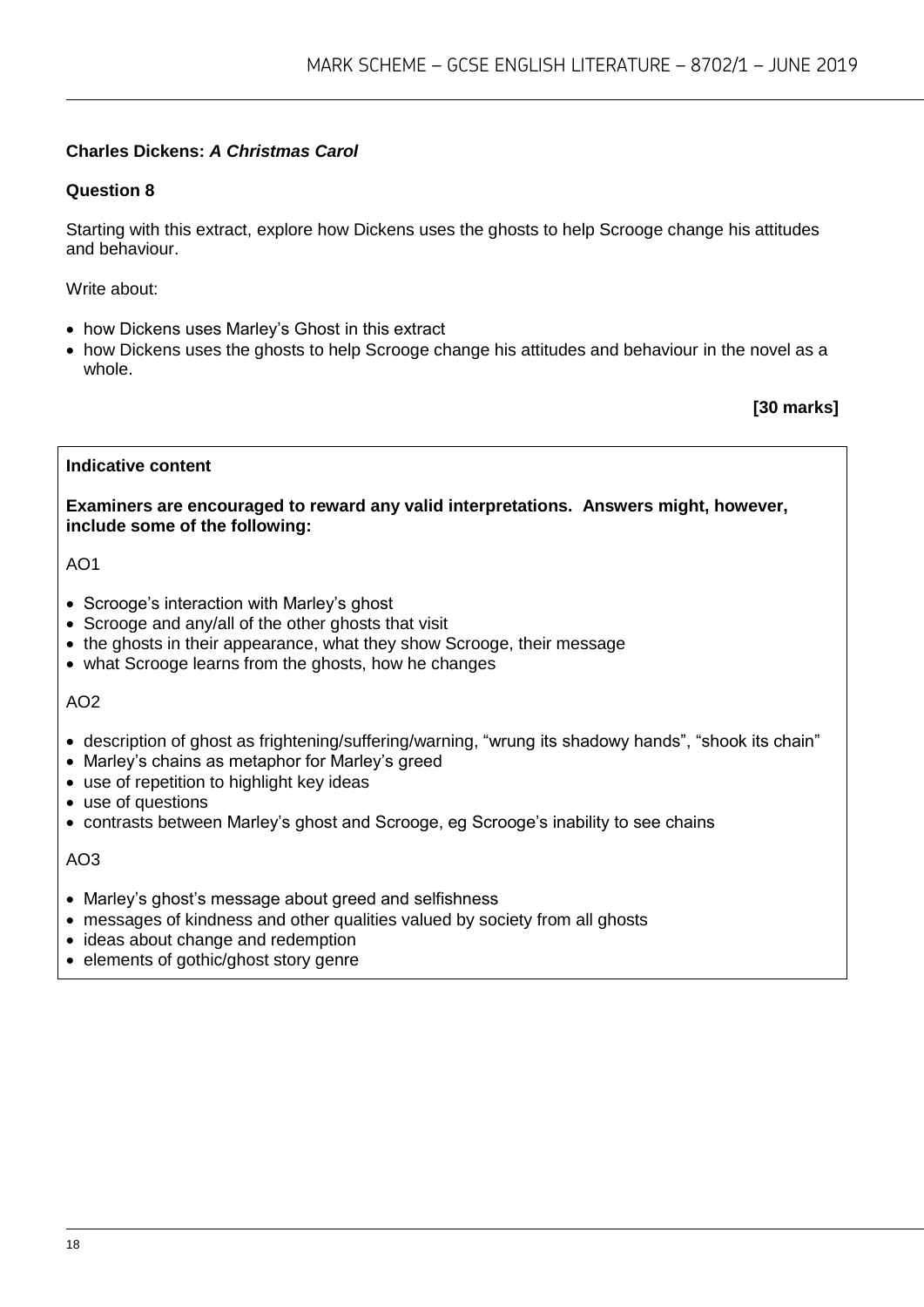# **Charles Dickens:** *Great Expectations*

### **Question 9**

Starting with this extract, explore how Dickens presents Pip and Joe's relationship and how it changes.

Write about:

- how Dickens presents Pip and Joe's relationship in this extract
- how Dickens presents Pip and Joe's relationship and how it changes in the novel as a whole.

**[30 marks]**

#### **Indicative content**

**Examiners are encouraged to reward any valid interpretations. Answers might, however, include some of the following:**

#### AO1

- Joe and his character, simple and virtuous
- Pip and his character, aspirational and ambitious, deluded
- Joe's loyalty and commitment to Pip throughout novel
- Pip's embarrassment and shame at Joe and change through novel

#### AO2

- contrast between Joe and Pip in attitude
- Dickens' use of dialect for Joe to highlight differences
- Pip as used as narrator, blind to faults at time, ironically aware as older person relating story
- use of repetition to emphasise points
- positive portrayal of Joe, "cheerful smile", "comfortable tone"

- ideas about character, and what makes a "good" virtuous character
- ideas about class and implications of this, i.e. Pip's shame
- ideas about growing up, learning, changing values vs eternal qualities
- ideas about being a "gentleman" and societal expectations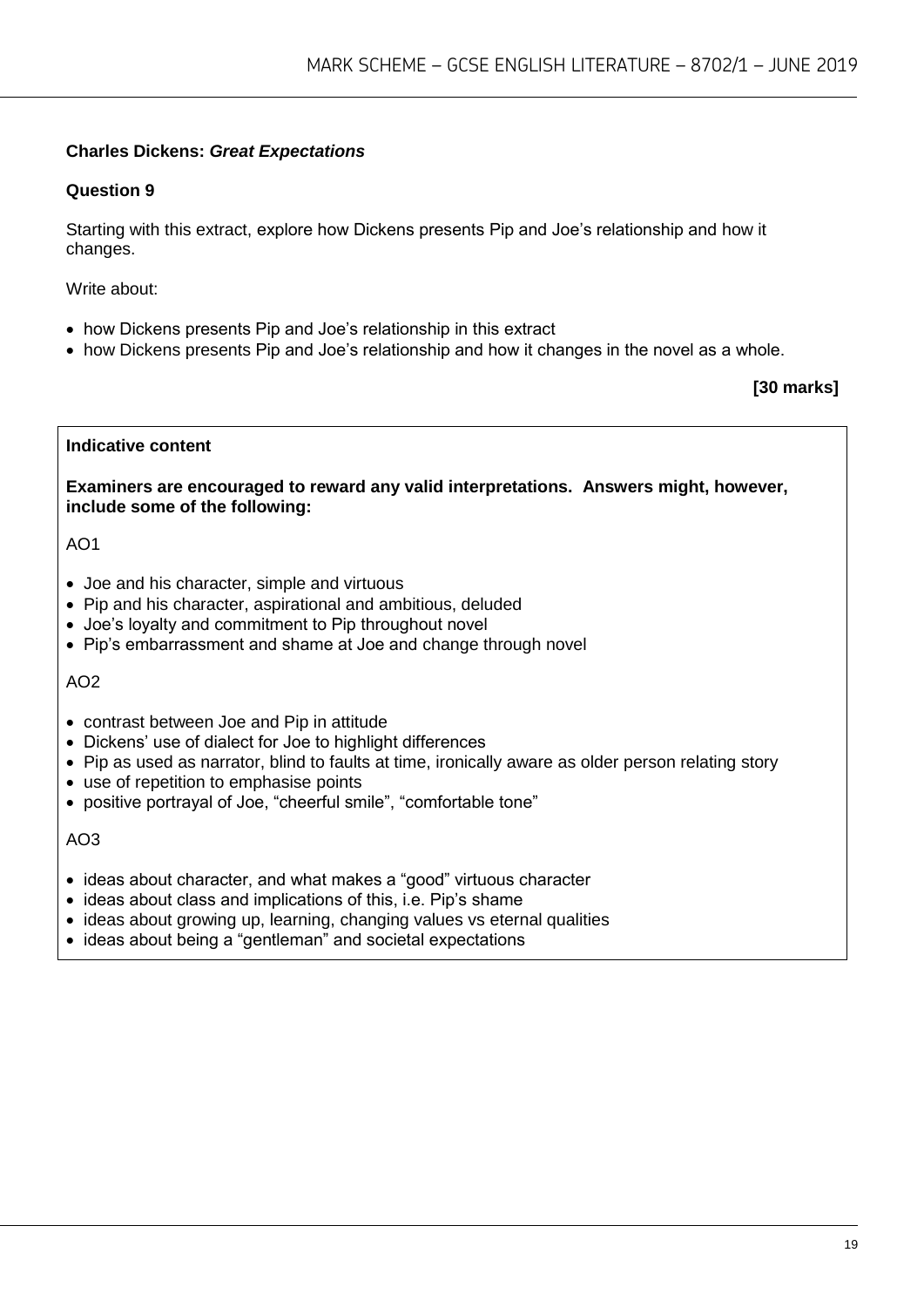# **Charlotte Brontë:** *Jane Eyre*

# **Question 10**

Starting with this extract, explore how Brontë presents the ways male characters treat Jane Eyre.

Write about:

- how Brontë presents John Reed's treatment of Jane in this extract
- how Brontë presents the ways one or more other male character(s) treat Jane in the novel as a whole.

**[30 marks]**

#### **Indicative content**

**Examiners are encouraged to reward any valid interpretations. Answers might, however, include some of the following:**

### $AO1$

- John Reed's cruelty towards Jane, arrogance and selfishness
- Rochester, arrogant, passionate and needing to change
- Mr Brocklehurst, cruel and hypocritical
- St John Rivers, cold, selfish and repressed
- Mr Lloyd, positive male character
- any other male characters

#### $AO2$

- unpleasant description of John Reed as cruel bully, "thrusting out tongue", "ugly appearance"
- John Reed's use of abusive language, "you rat"
- use of imperative "Show the book" to show attitude
- violent language and imagery
- symbolism of throwing book

- relationships between women and men in the novel
- male attitudes towards women in society
- ideas about power and control, both physical and mental
- Brontë's message about independence and equality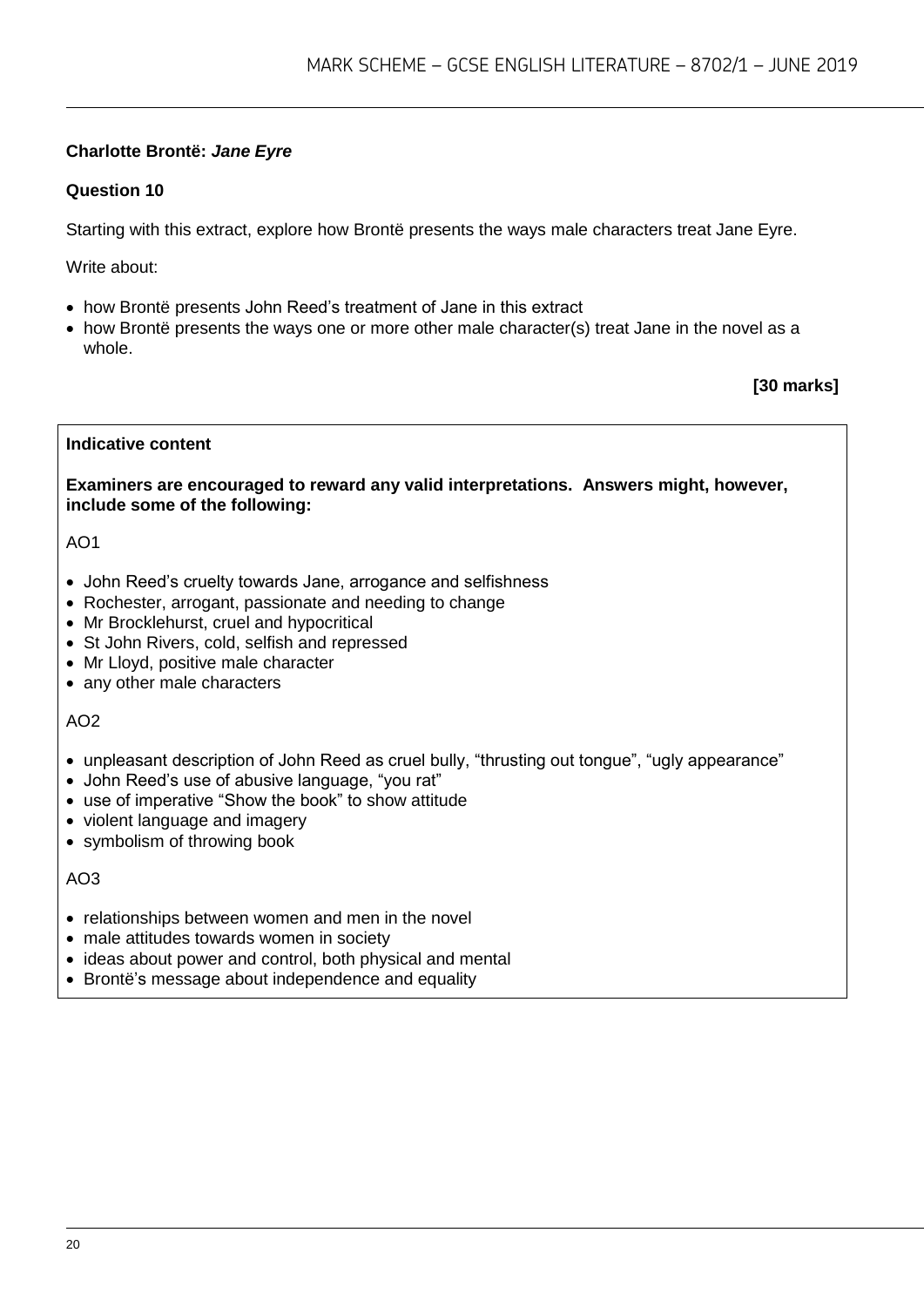# **Mary Shelley:** *Frankenstein*

#### **Question 11**

Starting with this extract, explore how Shelley presents the ways the monster is affected by how others treat him.

Write about:

- how Shelley presents the monster in this extract
- how Shelley presents the ways the monster is affected by how others treat him in the novel as a whole.

**[30 marks]**

#### **Indicative content**

**Examiners are encouraged to reward any valid interpretations. Answers might, however, include some of the following:**

AO1

- the kindness of the old man's treatment of the monster, his blindness and not being able to judge him
- the immediate violence of Felix's reaction to the monster
- the rustic who attacked the monster after he saved his drowning daughter
- Frankenstein's abandonment of his creation
- Frankenstein's rejection of the monster's appeals

#### AO2

- gentle imagery of the old man's interaction with the monster
- violent imagery of Felix's interaction with the monster
- Shelley's use of contrast between the two
- the first person perspective to develop empathy for the monster

- ideas about acceptance and rejection
- broader conclusions about society, how it judges and values people
- exploration of nature versus nurture
- effect of violence on others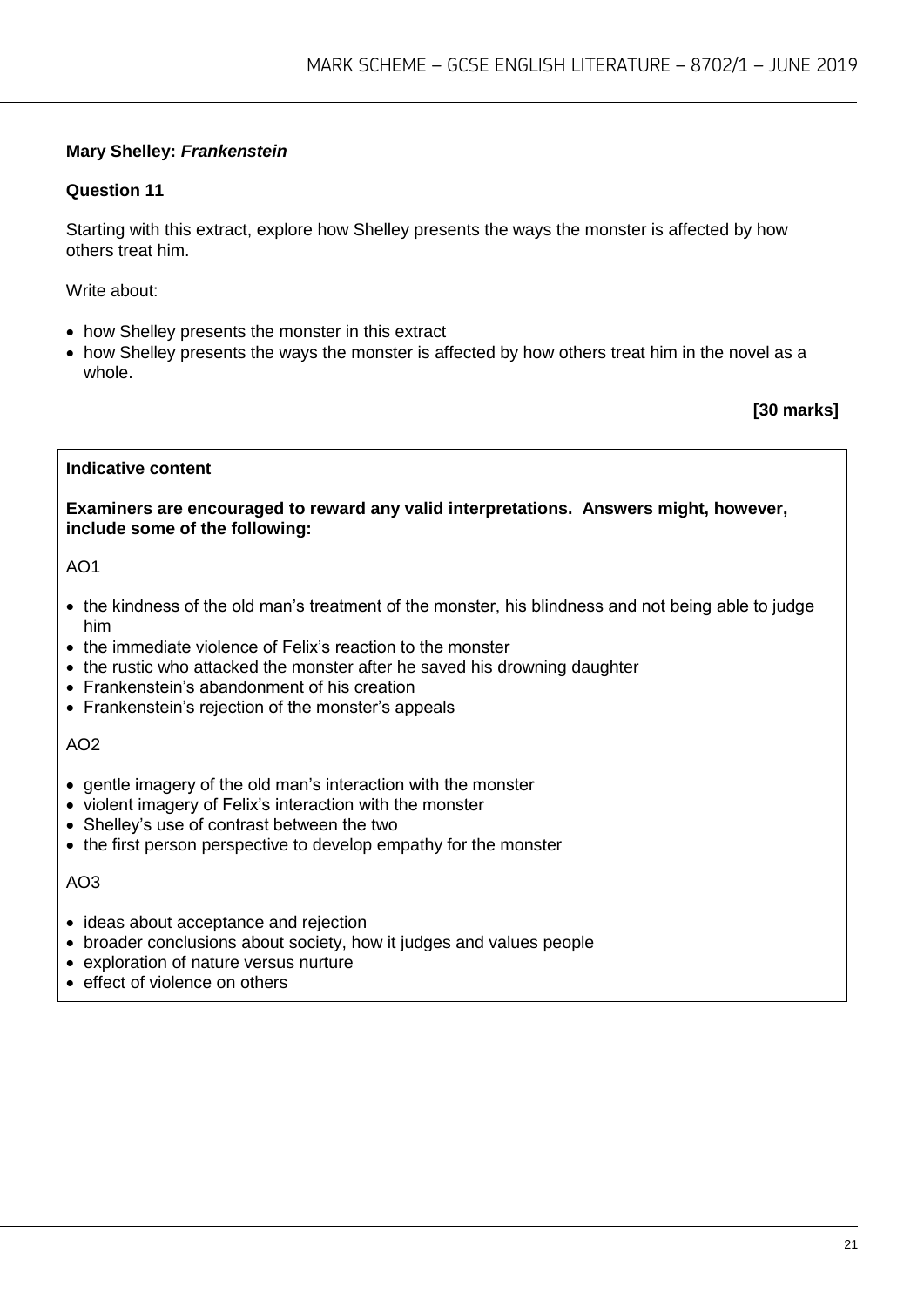# **Jane Austen:** *Pride and Prejudice*

# **Question 12**

Starting with this extract, explore how Austen presents Mr Bennet and Mrs Bennet as parents.

Write about:

- how Austen presents Mr Bennet and Mrs Bennet in this extract
- how Austen presents Mr Bennet and Mrs Bennet as parents in the novel as a whole.

**[30 marks]**

# **Indicative content**

**Examiners are encouraged to reward any valid interpretations. Answers might, however, include some of the following:**

### AO1

- Mrs Bennet's behaviour and attitudes towards her children
- Mr Bennet's behaviour and attitudes towards his children
- the parents' priorities and expectations
- other examples of parenting, eg the Lucases

#### $AO2$

- description of Mrs Bennet's behaviour
- Mrs Bennet's descriptions and judgements of Elizabeth
- repetition of "headstrong" and implications
- use of italics to highlight meanings
- Austen's use of irony
- contrast between Mrs Bennet and Mr Bennet

- ideas about role of family
- ideas about society's expectations shown through family priorities
- attitudes towards marriage shown through family members
- attitudes towards money, wealth and security shown through family members